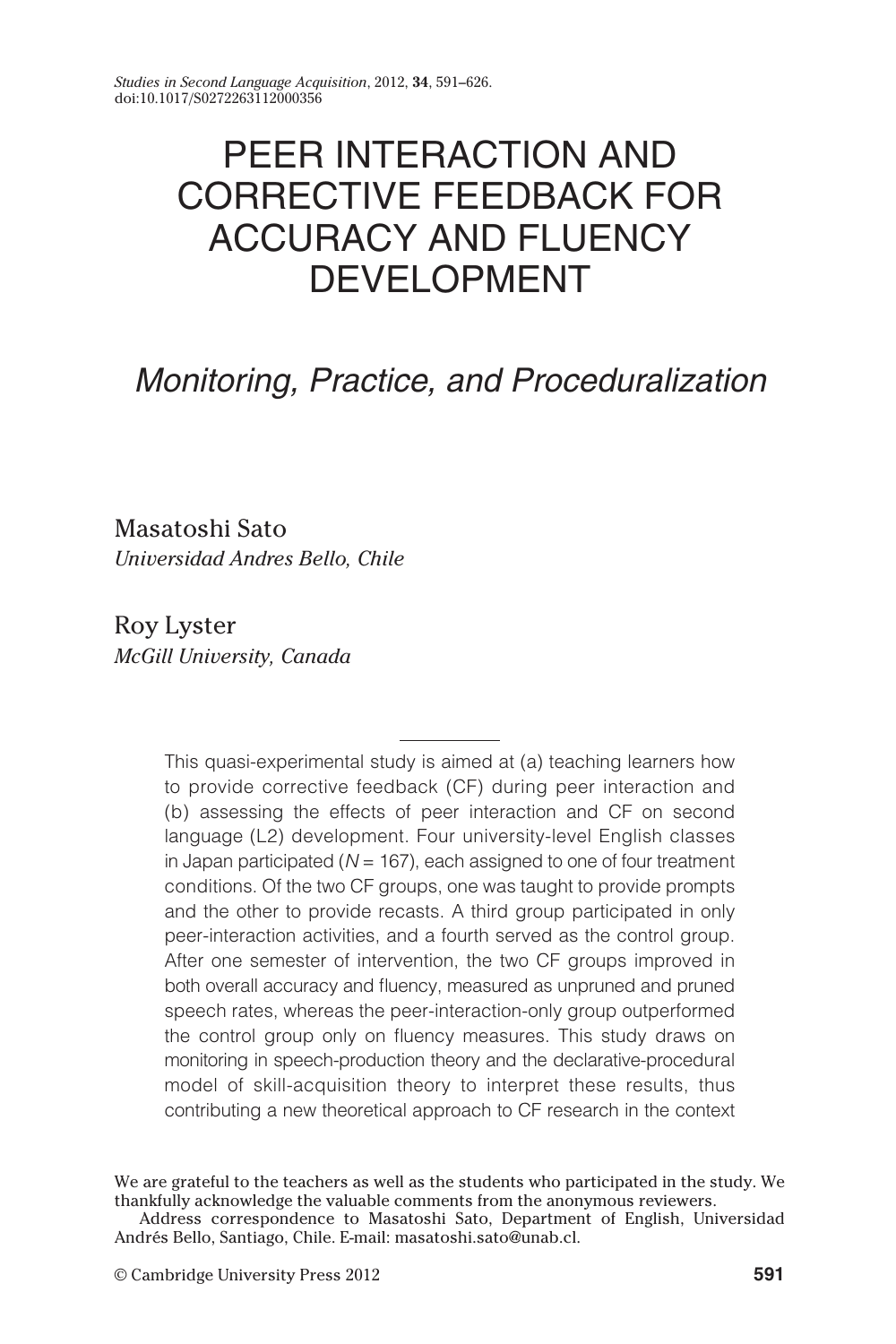of peer interaction in which learners can be providers of CF. It is concluded that whereas peer interaction offered opportunities for repeated production practice, facilitating proceduralization, CF sharpened learners' ability to monitor both their own language production and that of their interlocutors.

Since form-focused instruction was proposed in the early 1990s (Lightbown & Spada, 1990; see also Spada, 1997, 2011), corrective feedback (CF) has been given much attention from both theoretical and pedagogical perspectives. Considered to trigger psycholinguistic processing that is conducive to second language (L2) development, CF has proven its general effectiveness with differential effects depending on age (Lyster & Saito, 2010 ), data-collection contexts (Li, 2010; Mackey & Goo, 2007), learning contexts (Li, 2010), treatment lengths (Li, 2010; Lyster & Saito, 2010), and linguistic targets (Mackey & Goo, 2007 ). Another important variable considered to mediate CF effectiveness is CF type, comprising two dimensions: (a) outputeliciting versus input-providing feedback (see Ammar & Spada, 2006; de Bot, 1996; Sheen & Ellis, 2011; Yang & Lyster, 2010) and (b) explicitness versus implicitness (see R. Ellis, 2006, 2009a; R. Ellis & Sheen, 2006; Nicholas, Lightbown, & Spada, 2001; Sato, 2011). Controlling the implicit-explicit dimension in the context of peer interaction, the current study examines the differential effects of prompts and recasts not only on accuracy development but also on fluency, on the premise that, if CF contributes to the process of automatization, its effect will also be observed in the speed of processing.

This study originated in claims that L2 development is triggered by interaction during which naturally occurring communication breakdowns lead to negotiation for meaning involving interactional feedback that facilitates mutual comprehension (e.g., Gass, 1997; Long, 1996; Mackey, 2007). The current study takes a further step and attempts to maximize this learning opportunity by explicitly teaching learners how to provide CF to one another during peer interaction activities and to investigate whether CF in peer interaction affects L2 processing in ways that are similar to the processing triggered by teachers' CF in L2 classrooms. Although classroom CF research has evolved from observational (e.g., Lyster & Ranta, 1997 ) to experimental (e.g., Ammar & Spada, 2006 ) designs and has shown positive effects for CF, what remains open for further investigation is more precisely how the different types of processing triggered by different interactional moves affect subsequent development. In the case of peer interaction, research has remained descriptive: No studies, to the authors' knowledge, have experimentally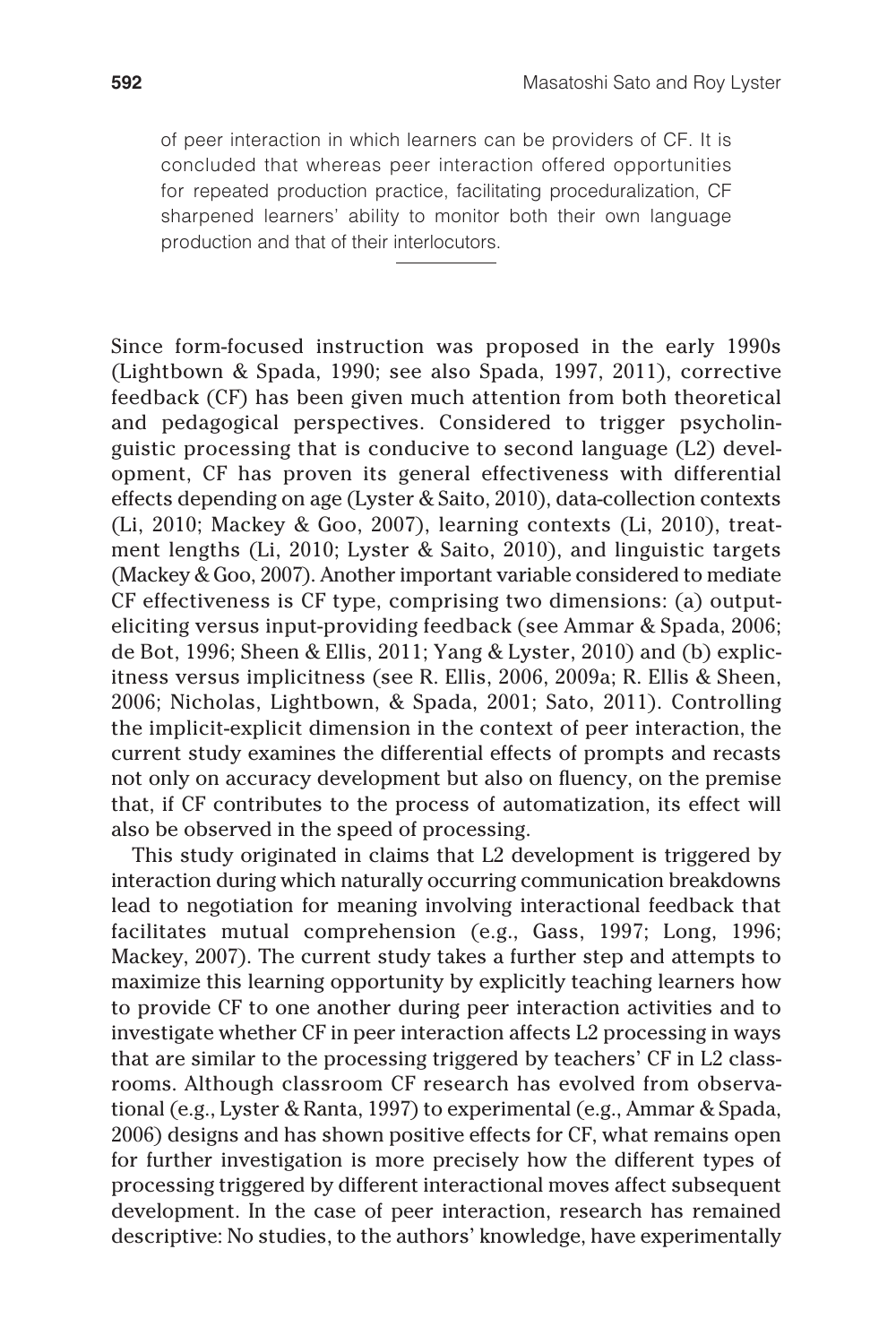examined interactional patterns in peer interaction as variables to see how they contribute to L2 development (but see Adams, 2007, who showed the relationship between peer feedback and grammatical development). The current research takes this next step by investigating the relationship between various interactional moves and L2 development achieved over time.

## **CORRECTIVE FEEDBACK AND L2 DEVELOPMENT**

#### **Accuracy Development**

Corrective feedback effectiveness has been explained in the study of L2 acquisition through reference to the noticing hypothesis (Schmidt, 1994, 2001), which claims that noticing is necessary and that "intake is what learners consciously notice" (Schmidt, 1990, p. 149). The importance of attention and awareness for L2 acquisition has been investigated by many researchers, especially within the framework of focus on form (e.g., Doughty, 2001; Doughty & Williams, 1998; Long & Robinson, 1998). Though the optimal level of consciousness while processing input is debatable, it is claimed that CF gives learners an opportunity to make a cognitive comparison between their interlanguage and the given input (R. Ellis, 1994) and to engage in focused input analysis (N. Ellis, 2005). This line of thought is especially applicable to input-providing CF such as recasts, but less to other output-prompting types of CF that do not provide targetlike models with which learners can compare their erroneous utterance. The benefits of prompts have instead been attributed to the opportunities they provide to learners to self-correct their initial erroneous utterances (e.g., R. Ellis, Basturkmen, & Loewen, 2001; Lyster & Ranta, 1997; Panova & Lyster, 2002). This modification move is claimed to contribute to L2 development on the basis of Swain's ( 1985 ) output hypothesis and the benefits of comprehensible output that is "not only conveyed, but that is conveyed precisely, coherently, and appropriately" (p. 249). During language production, learners may notice what they know and what they can actually say and may also test linguistic hypotheses whereby their attention is drawn to syntactic properties of the language (Swain, 1995, 2005). Because the noticing triggered by output and the resulting modified output (MO) have proven beneficial for improving accuracy (Izumi & Bigelow, 2000; Nobuyoshi & Ellis, 1993 ), the effectiveness of prompts has been attributed to this cognitive processing (e.g., Ammar & Spada, 2006; Lyster, 2004; McDonough, 2005).

Prompt effectiveness can also be explained by skill-acquisition theory (Anderson, 1983, 2005; Johnson, 1996), which postulates a gradual shift of knowledge from declarative to procedural (i.e., proceduralization),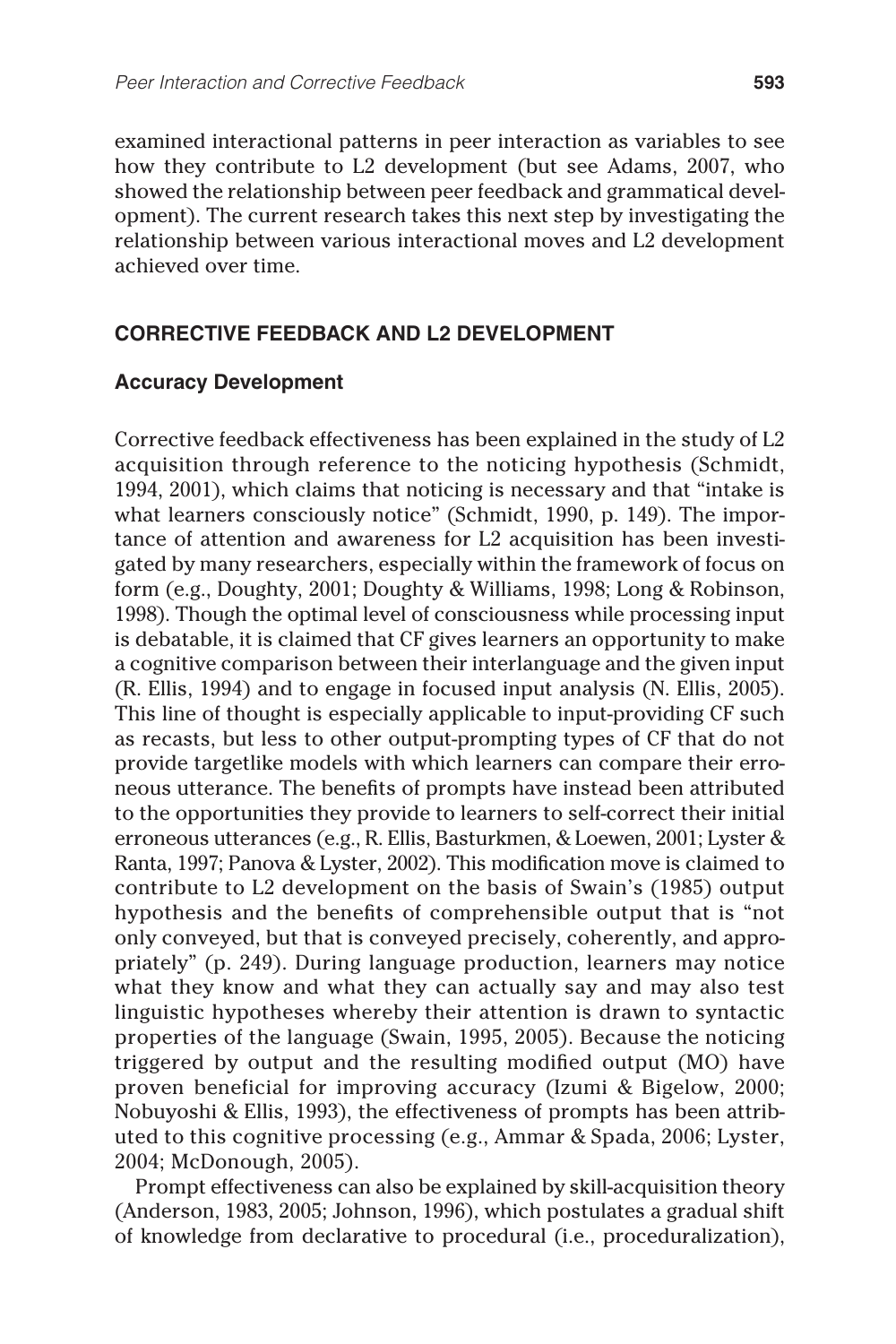during which repeated practice plays an essential role (DeKeyser, 1998, 2001, 2007). Practice, which can broadly be defined as "specific activities in the second language, engaged in systematically, deliberately, with the goal of developing knowledge of and skills in the second language" (DeKeyser, 2007, p. 1), has shown its positive impact on  $L2$ development in neurocognitive and neurolinguistic research as well (Paradis,  $2004$ ,  $2009$ ; Ullman,  $2001$ ,  $2005$ ), and some researchers have adapted the theory to CF effectiveness. The theory claims that CF at propitious moments is necessary to avoid entrenching wrong knowledge structures (Anderson & Schunn, 2000); therefore, prompts, which provide learners with opportunities to engage in "controlled practice in the context of communicative interaction" (Lyster & Izquierdo, 2009, p. 462), are effective both for developing accurate knowledge by restructuring their already existing knowledge and for enhancing the practice effect by pushing them to self-correct (Ranta & Lyster, 2007).

In addition to drawing on theories from cognitive psychology and SLA, the current study proposes a new perspective for CF research: the integration of monitoring in Levelt's (1989, 1999) speech-production model with declarative-procedural models (see Ullman, 2004). Although Levelt's studies have been adopted by some SLA researchers to discuss focus on form (e.g., Doughty,  $2001$ ) or the output hypothesis (e.g., Izumi, 2003; see also de Bot, 1992, who adapted the model for L2 speech), the current study focuses on the monitor in terms of its functionality for both production and comprehension during peer interaction. In such contexts, learners may monitor their own grammatical errors during and after the production process, and their input may also contain errors that trigger their monitoring for comprehension. As argued by Crookes (1991) and Towell, Hawkins, and Bazergui (1996), each stage in the modular model (i.e., conceptualizer, formulator, and articulator) consists of declarative and procedural knowledge, and speech production itself can be considered as repeated practice (see also Muranoi, 2007). That is, slow L2 speech can be due to incomplete proceduralization and, through practice, L2 processing can become parallel and incremental—that is, automatized (Segalowitz, 2003).

Particularly relevant to CF in this model is monitoring in conjunction with computing speech and parsing input in the comprehension system. Arguing that monitoring functions in several stages of production, Levelt (1983) proposed the perceptual theory of monitoring. A speaker can compare the preverbal message to his or her original intention, examine the outcome of the phonological process at the articulatory stage, and finally detect errors in parsed speech. In this regard, Kormos (2006) argued that the notion of monitoring interfaces with SLA theories in several ways. First, because it involves checking not only internal but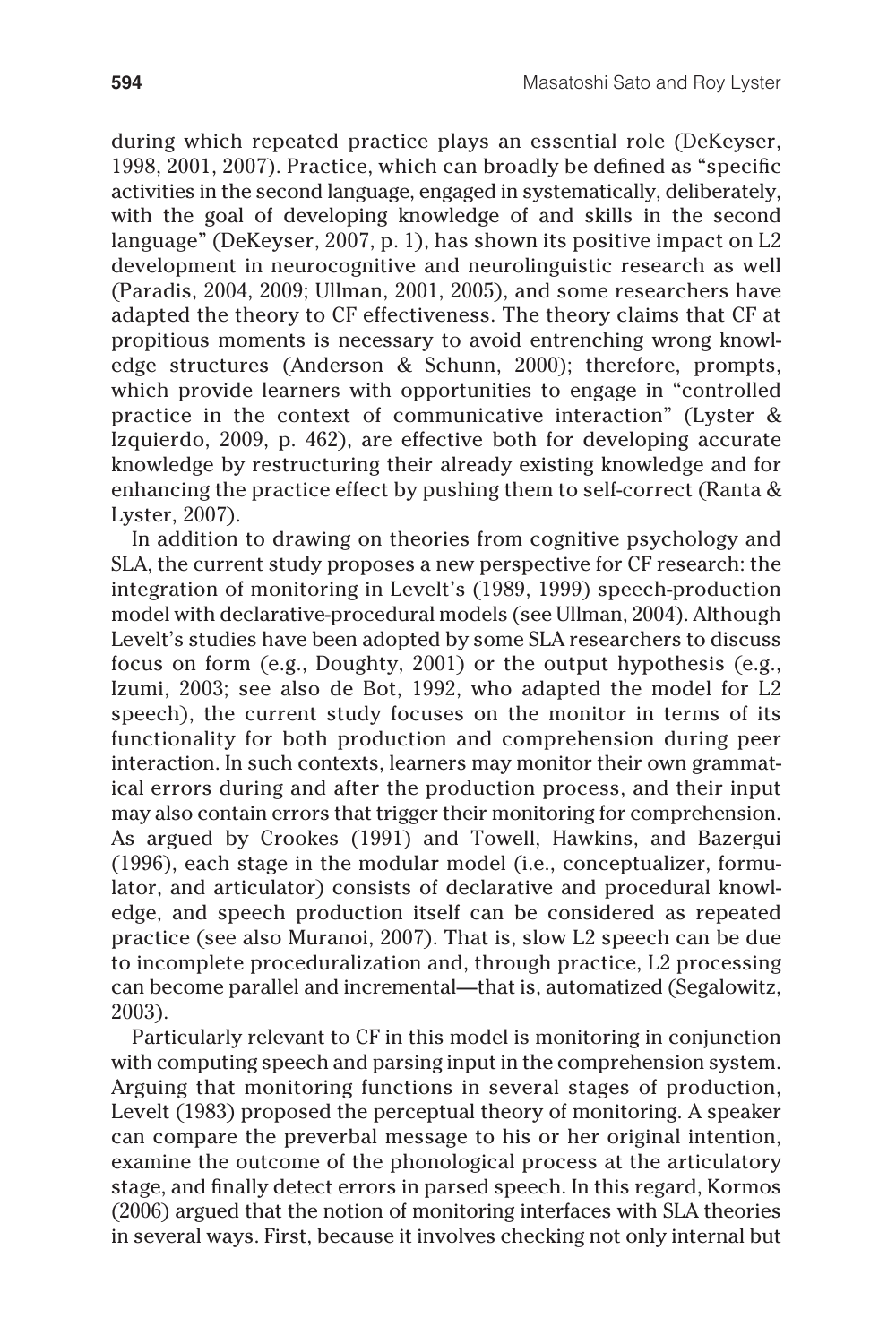also external speech, it can contribute to noticing the gap between insufficiently automatized knowledge and the given input (Schmidt, 1994). Second, noticing itself triggered by monitoring is beneficial for  $L2$ development while both processing input (Robinson, 1995) and producing output (Swain, 1985). This process of detecting an error, rehearsing the error-free solution, and, thus, reducing the error rate contributes to proceduralization by storing correct linguistic representations in longterm memory (Anderson, 1995).

Most importantly, though without any reference to negative evidence or CF, it is claimed that monitoring functions in a similar way to comprehension processes via the acoustic-phonetic processing module in Levelt's model, as also shown by Indefrey and Levelt's (2004) meta-analysis of neuroimaging studies (see also Hulstijn & Hulstijn, 1984 ; Morrison & Low, 1983). That is, the functionality of monitoring the execution of corrected utterances can be triggered by an external factor in the process of "making repairs upon the confirmation or clarification requests of the interlocutor" (Kormos, 2006, p. 135), the only difference being who perceives the error. Additionally, the perceptual theory of monitoring postulates that detecting linguistic errors in one's own speech (either covertly or overtly) is essentially the same as detecting errors in others' speech with "the same parsing procedures and sources of knowledge" (Levelt, 1983 , p. 97). The monitoring theory, therefore, may apply well to an interactional context in which both interactants monitor their own speech as well as that of their conversational partner.

In sum, monitoring in tandem with dual models of skill acquisition may provide an additional way of understanding CF effectiveness. During interaction with a teacher or another learner, monitoring at the internal level may lead to self-initiated corrections. In the case in which a learner fails to edit the error on his or her own, CF substitutes the monitoring and helps the learner notice the gap. At this point, the comprehension system of the learner may be provided with relevant information, enabling comparison of the erroneous utterance (via recasts), or with an opportunity to test another hypothesis (via prompts). It may then be the case that prompts more than recasts engage the learner once again in the speech-production process in a way that activates another sequence of monitoring. This means that, at the same time, the learner is afforded an opportunity to engage in repeated practice, which leads to proceduralization. What is fruitful in this process for L2 acquisition is that, by producing MO, the learner may automatize more accurate grammatical knowledge. Additionally, in the case in which a learner is the one who detects errors in another's speech, this process may contribute to improving his or her monitor. On the basis of this theoretical perspective, the current study examines the effects of recasts and prompts on accuracy development.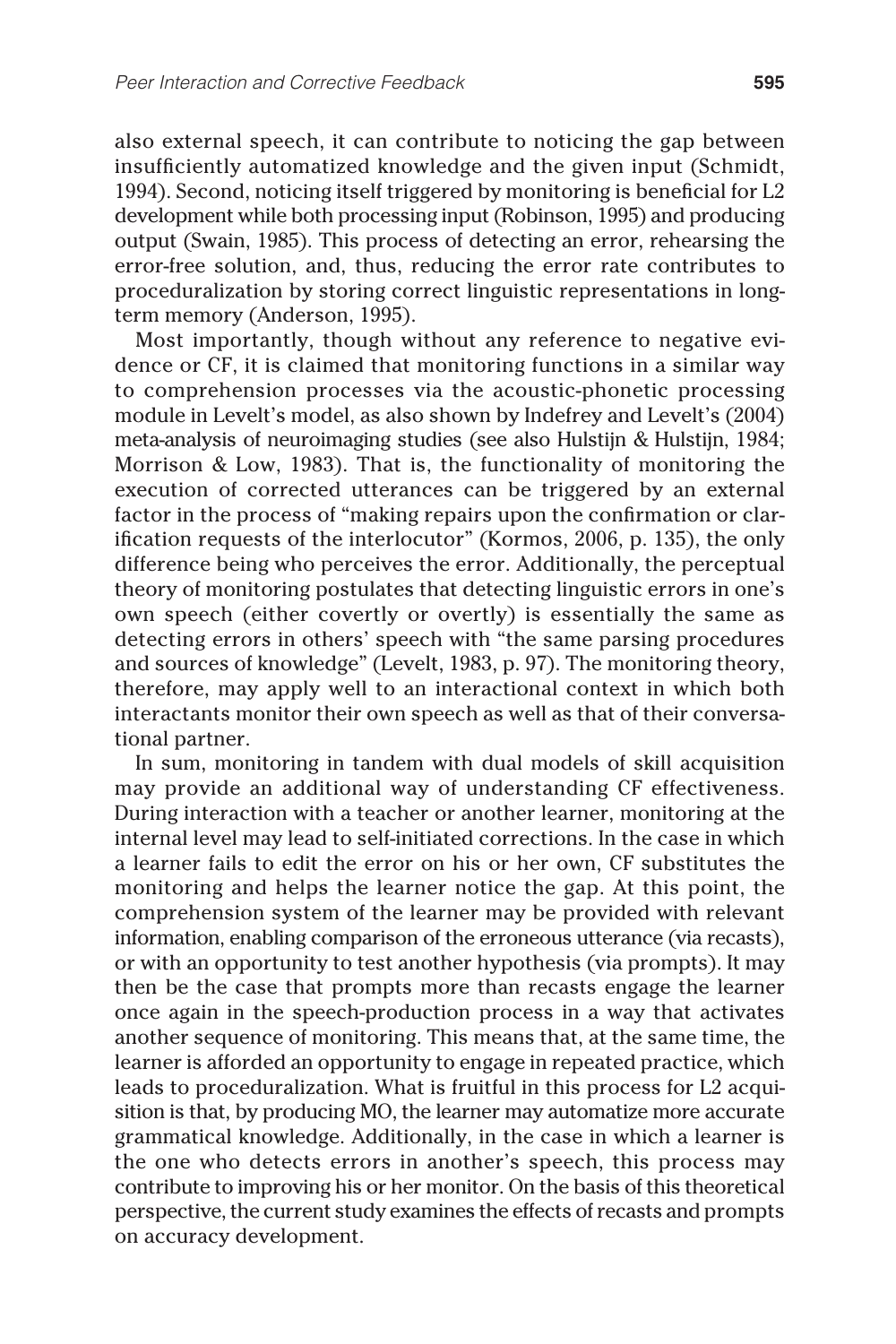#### **Fluency Development**

Research on CF within the framework of form-focused instruction was motivated to some extent by the results of Canadian French immersion programs in which learners fell short of achieving nativelike accuracy. Partly due to this historical development, researchers have continued to investigate CF efficacy mainly on learning grammar (see Segalowitz & Lightbown, 1999). However, when L2 development is accounted for by automatization, some change in the speed of processing should also be expected. This is because accessing procedural knowledge (or implicit knowledge; see R. Ellis, 2009b; Ortega, 2009, for discussion concerning procedural and implicit knowledge) requires fast retrieval from memory (DeKeyser, 2003; N. Ellis, 2002; R. Ellis, 2005; Hulstijn, 2005), which can be accounted for by the power law of practice (Newell & Rosenbloom, 1981). By engaging in practice, execution of a skill (e.g., accurate  $L2$ speech) eventually becomes automatized such that attention is no longer necessary. Following these claims, some studies investigated CF efficacy on the development of implicit knowledge (e.g., R. Ellis,  $2007$ ; R. Ellis, Loewen, & Erlam, 2006 ) and also on changes in reaction time (e.g., Ammar, 2008; Lyster & Izquierdo, 2009). However, to the authors' knowledge, no studies have examined the effect of CF on fluency development in spontaneous speech (i.e., utterance fluency)—that is, on  $L2$ performance rather than competence (see Douglas, 2001; Segalowitz, 2010; Towell & Dewaele, 2005).

Though a direct link between cognitive fluency (i.e., processing speed) and utterance fluency has not been established, an observable change in speech production is thought to reflect underlying cognitive processing (Derwing, Munro, & Thomson, 2008; Segalowitz, 2003; Segalowitz & Freed, 2004). Hulstijn and de Graaff (1994) also made a connection between implicit knowledge and oral output, claiming that fluent performance is the "phenomenological experience of not being aware of the way in which information is being processed and how these processes are monitored" (p. 98). Given that CF effectiveness may extend to fluency development by facilitating the automatization process that concerns the processing speed, the present study investigates the effects of CF on improving speech rate (SR), which has been shown to influence how listeners perceive fluency (Cucchiarini, Strik, & Boves, 2002; Lennon, 1990).

#### **PEER INTERACTION AND L2 DEVELOPMENT**

From a cognitive perspective, peer interaction has been examined primarily as conversational exchanges in which communication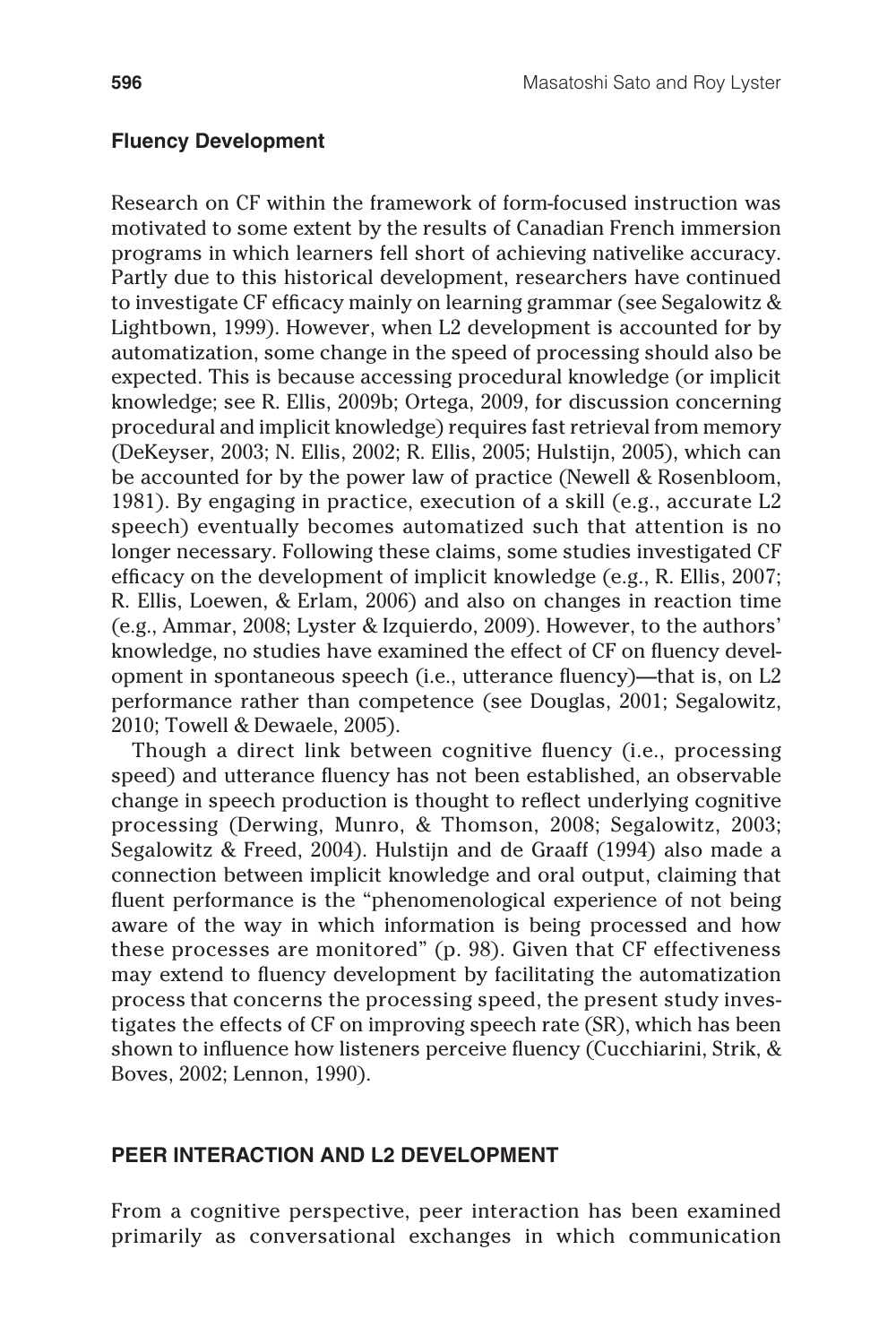breakdowns trigger negotiation for meaning (e.g., Gass, 2003; Pica, 1994). Findings indicate that, in comparison to interaction with native speakers, learners interacting with other learners tend to engage in more such negotiations (Porter, 1986; Varonis & Gass, 1985), during which they use interactional moves claimed to benefit L2 development. such as input modifications (when learners are highly proficient: García Mayo & Pica, 2000) and interactional feedback (e.g., Adams, 2007; Gass & Varonis, 1989; Soler, 2002). This may lead to subsequent MO (e.g., Sato  $\&$ Lyster, 2007). In addition to these interactional moves, learners tend to self-correct more while interacting with one another than when they interact with native speakers (e.g., Buckwalter, 2001; Sato, 2007; Shehadeh, 2001). Such self-corrections are considered to be "overt manifestations of the monitoring process" (Kormos, 2006, p. 123), hypothesized to facilitate L2 processing in the same way as MO triggered by CF (Kormos, 1999). Hence, if production practice is viewed as essential for L2 acquisition, peer interaction, in general, provides optimal conditions.

However, peer interaction has several weaknesses, especially in terms of grammatical development. First, although the directionality of error-treatment sequences is usually toward correctness (e.g., Bruton & Samuda, 1980; Porter, 1986), another type of negotiation whose purpose is to work on grammatical errors, as opposed to communication breakdowns—that is, negotiation of form (Lyster, 1994, 2002)—barely occurs unless the task itself is designed to make it happen (e.g., consciousness-raising tasks, Fotos & Ellis, 1991 , and dictogloss, Kowal & Swain, 1997; but see Adams, 2007). Instead, learners often avoid negotiation and solely focus on task completion (e.g., Loschky & Bley-Vroman, 1993). Presumably, this is because they do not provide one another with interactional moves that indicate errors. Second, although some studies reported negotiation of form in peer interaction, showing that learners can pay attention to form and signal it to their partners (Mackey, Oliver, & Leeman, 2003; McDonough & Mackey, 2000; Sato, 2007), their interactional feedback is usually made up of simple segmentations of their partners' erroneous utterances (Pica, Lincoln-Porter, Paninos, & Linnell, 1996; Sato & Lyster, 2007). This is not quality feedback because it lacks a corrective force to signal that there is an error or to give opportunities to produce MO (e.g., Toth, 2008 ). Last but not least, learners' perceptions of one another may hinder the effectiveness of peer interaction. If learners do not believe in one another's linguistic ability, feedback may be missed, unnoticed, or ignored, and its effectiveness may be discarded (Yoshida, 2008).

In summary, peer interaction provides good opportunities for L2 learning because learners tend to produce a lot of language; that is, they engage in contextualized production practice. Their attention, however, rarely goes to linguistic form, and they do not indicate grammatical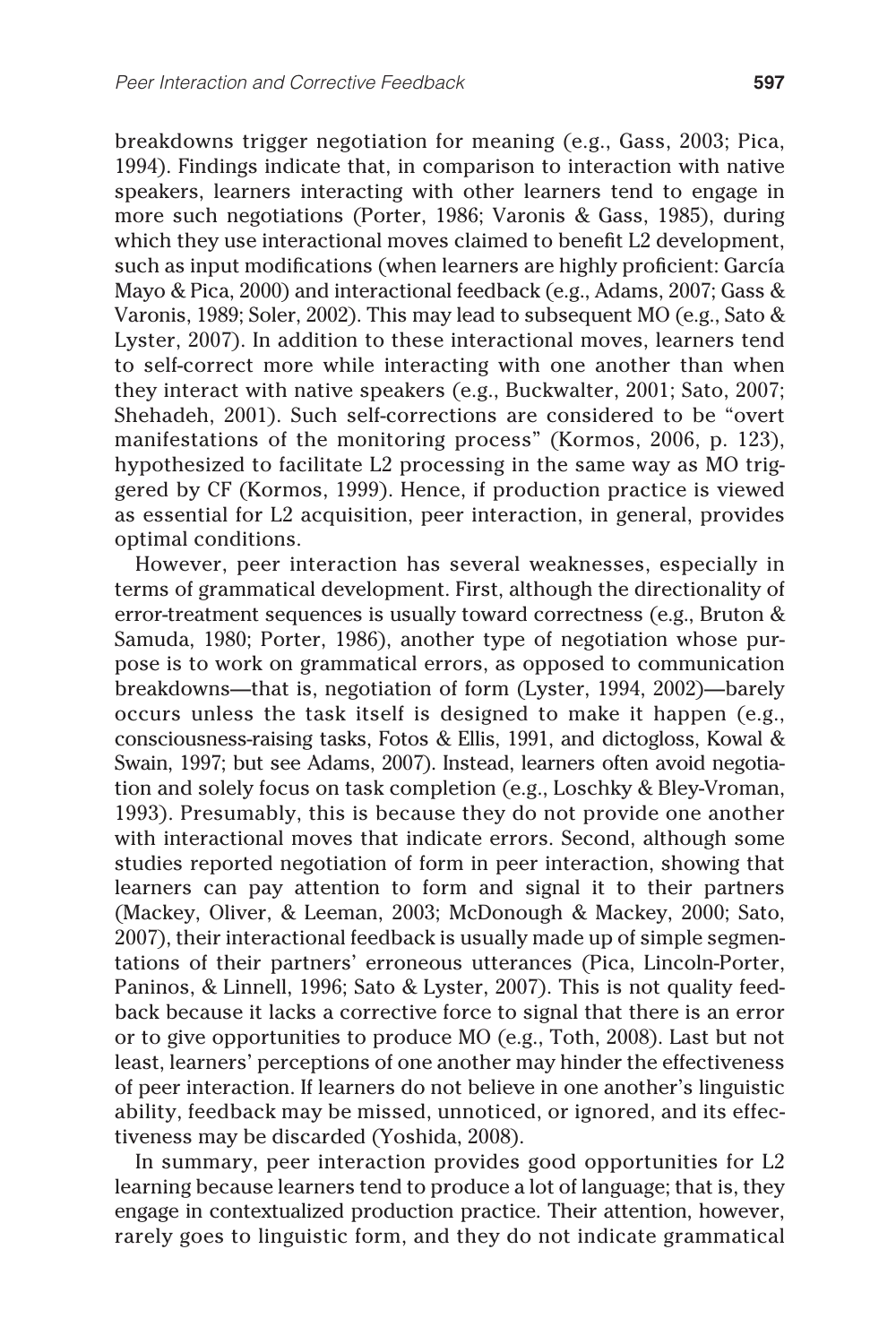problems to one another unless they are provided with such guidance from the task. Thus, classroom peer interaction lacks several important elements to be conducive to L2 development: (a) autonomous attention to linguistic forms, (b) quantity and quality in feedback, and (c) positive perceptions of peer interaction itself. To overcome these weaknesses, the current study examines pedagogy in which learners are taught how to provide CF to one another during communicative activities.

#### **INTERACTIONAL MOVES AND L2 DEVELOPMENT**

Whereas the overall positive effects of CF on L2 development are well documented (e.g., Li, 2010; Lyster & Saito, 2010; Russell & Spada, 2006), what remains less established is the direct causal link between CF and L2 development. Does the CF move itself trigger the processing that alters interlanguage representations, or is the move following the CF (i.e., uptake) the trigger? For those who see CF as a type of input entailing new linguistic information or negative evidence that engages learners in a cognitive comparison, the effectiveness lies mainly in the psycholinguistic process of noticing. For example, Mackey (2006) showed that learners who noticed the corrective nature of feedback improved more than those who did not report noticing (but see Bigelow, delMas, Hansen, & Tarone, 2006). Another perspective, especially when discussing prompt effectiveness, is that pushed MO is linked to L2 development. There is an ongoing debate on whether or not uptake, which is a modification move that follows CF, can be a reliable measure of L2 learning. On the one hand, uptake following a recast might simply be a repetition of what has been provided by the interlocutor and so should not be considered as a predictor of acquisition but rather a facilitator of subsequent acquisition (Gass, 2003; Mackey & Philp, 1998; McDonough, 2005; McDonough & Mackey, 2006). On the other hand, Loewen (2005) found that successful uptake was a significant predictor of accuracy test scores, although Loewen and Philp (2006), drawing on the same database, later specified that this was the case for prompts but not for recasts (see also Nabei & Swain, 2002). The current study adds to this discussion by conducting correlational analyses on L2 development scores and interactional moves that encompass both CF and MO.

#### **THE CURRENT STUDY**

In this study, CF effectiveness was examined by explicitly teaching L2 learners how to provide CF to one another during meaning-focused activities. Recasts and prompts were separately investigated given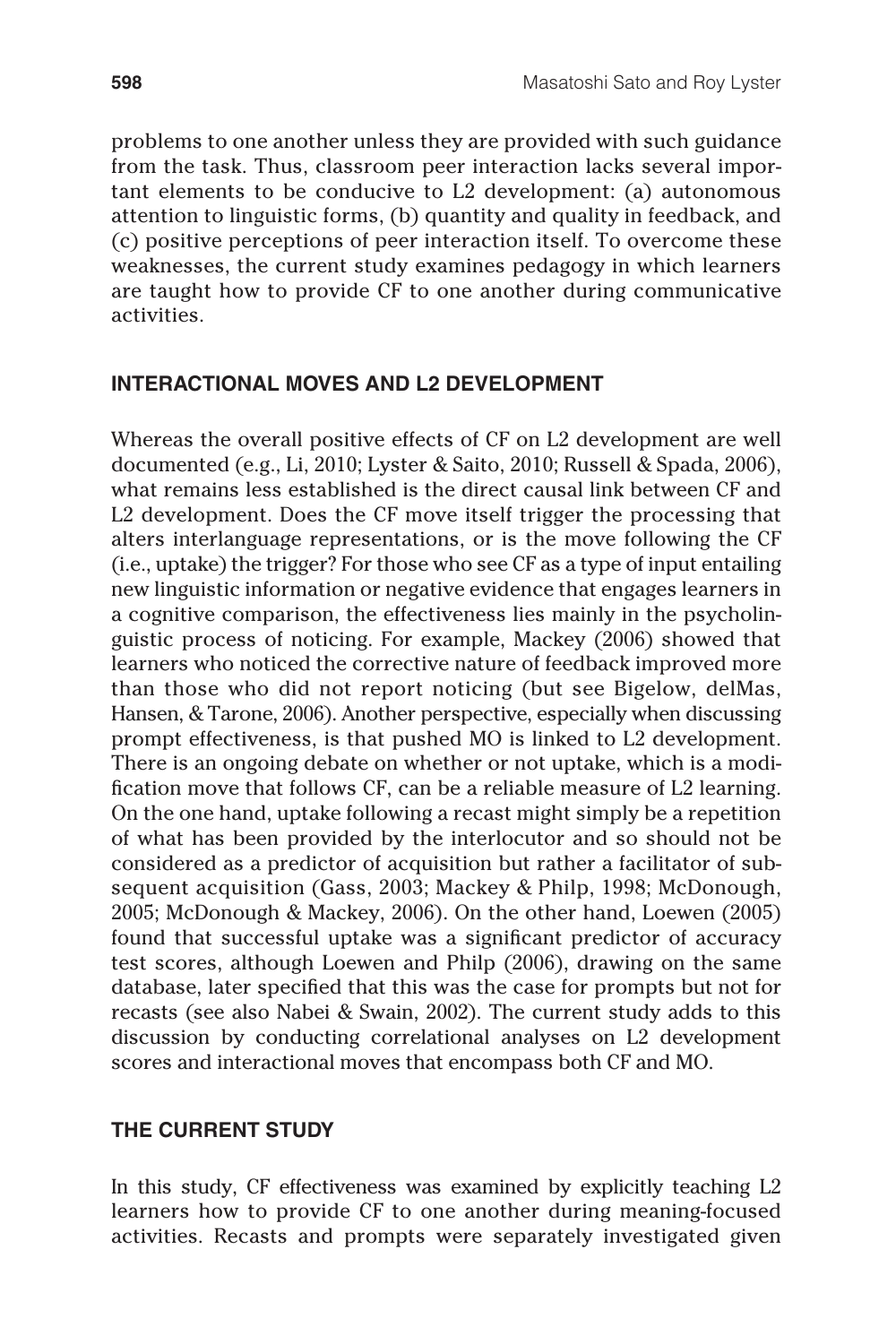their differential effects on processing (e.g., Yang & Lyster, 2010). The theoretical underpinnings of the current study entail monitoring and practice rather than noticing as defined in either Schmidt's noticing hypothesis or Swain's output hypothesis. This is because learners in the present study were both CF providers and receivers. Therefore, the monitor of not only the learner who received CF but also the learner who provided CF could be affected by noticing his or her partner's errors. Thus, the notion of a cognitive comparison between interlanguage and perceived input may not sufficiently account for the results from such a design. Moreover, the target population of the study had advanced grammatical knowledge and engaged in extensive practice activities during which CF was provided. Proceduralization is consequently a more suitable concept than that of learners noticing the gap and testing hypotheses as they produce comprehensible output. Finally, the study investigates CF effectiveness as changes in fluency via performance phenomena (i.e., temporal aspects of speech), which entails processing speed and, thus, automatization that results from practice. On the basis of these theoretical foundations, the following research questions were formulated:

- 1. Does CF embedded in peer interaction improve L2 accuracy and fluency? If so, how do recasts and prompts differentially contribute to development?
- 2. Does peer interaction alone improve L2 accuracy and fluency?
- 3. How are interactional moves associated with L2 accuracy and fluency development?

### **METHODOLOGY**

#### **Participants**

This study was conducted at a reputable university in Japan. The Japanese learners of English in the present study had followed typical learning patterns of foreign language development: Years of language classes with grammar-translation methods had led them to become functional readers and writers yet poor speakers (see Miyagi, Sato, & Crump, 2009; O'Donnell, 2005). A background questionnaire—a modified version of the language contact profile developed by Freed, Dewey, Segalowitz, and Randall (2004)—was administered at the beginning of the semester, which confirmed that no students in the current study had had excessive exposure to English (e.g., being part of a bilingual household or living abroad for a long time) or had been taught English through the medium of English prior to the classes in which the intervention was implemented. These uniform characteristics of the participants' learning background and proficiency level can be partly explained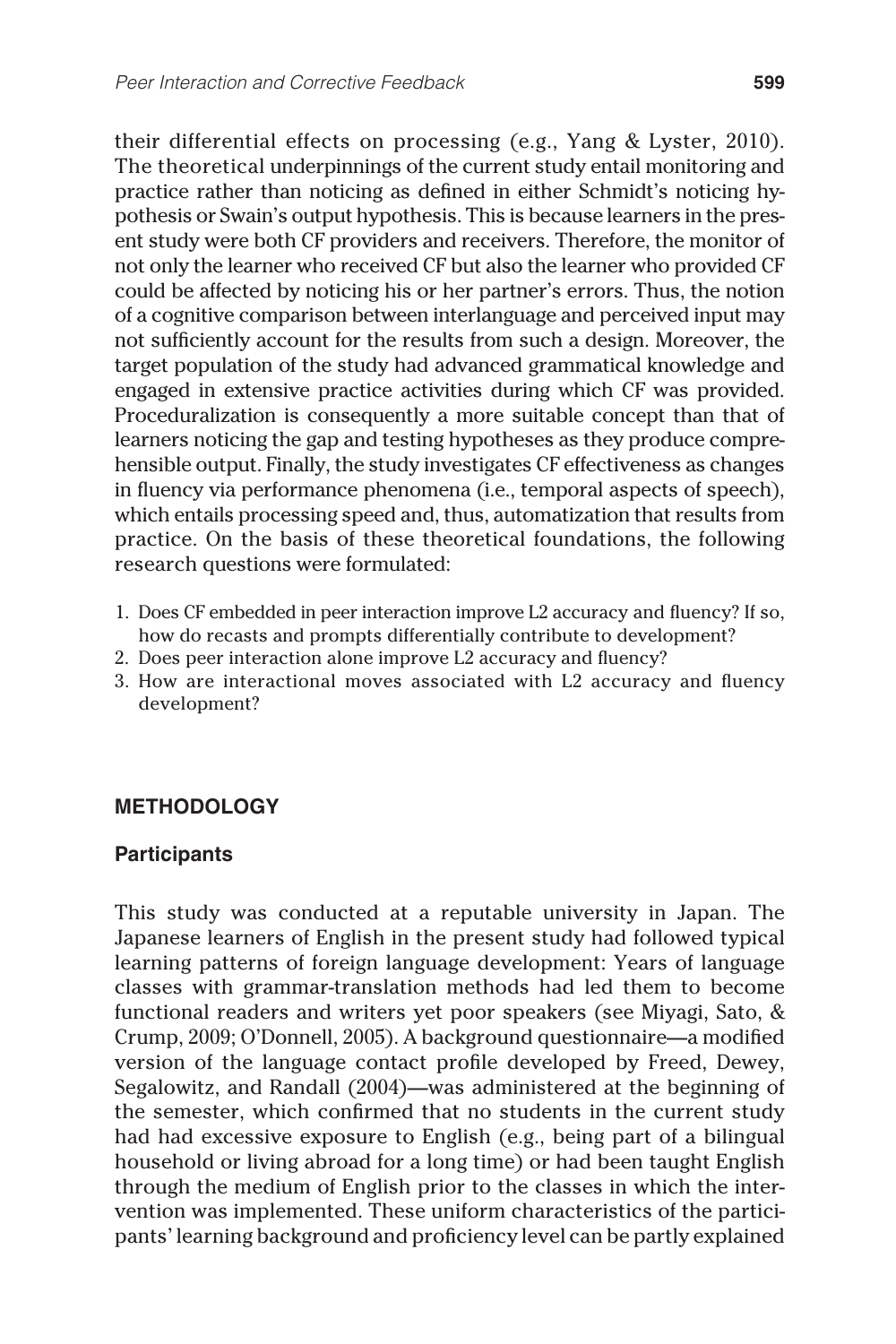by the administrative system that exempted high-proficiency learners from taking English classes based on their TOEFL scores—that is, 500 points in the paper-based test. Because the present study conceptualizes grammatical knowledge as declarative and spontaneous production as procedural knowledge, this group of learners was considered ideal for a study designed to examine the effects of peer interaction and CF on proceduralization.

Participants were majoring in economics, business, human development, or biology and were enrolled in one of four sections of a required second-year English course  $(N = 167)$ ; mean age = 19.5). Two of the classes were taught how to provide CF to one another: Learners in the peer-interaction-plus-prompt class (PI-prompt;  $n = 41$ ) were taught how to provide prompts, and the peer-interaction-plus-recast class (PI-recast;  $n = 46$ ) was taught how to give recasts. Another class was given peer-interaction activities only (PI-only;  $n = 42$ ). A fourth class served as the control group ( $n = 38$ ). Therefore, the design teases apart the effects of (a) peer interaction, (b) CF, and (c) types of CF.

#### **Classroom Intervention**

The classes were team taught by two male teachers. One was an American who had more than 20 years of teaching experience, and the other (the first author) was Japanese and had 5 years of teaching experience and nativelike English proficiency; the latter teacher taught all classes except the control class, in which he was merely an observer. Conducted entirely in English, each class was held for 1.5 hr per week over a 10-week period. During each class, an average of 60 min were devoted to the intervention (totaling 10 hr), and the rest of the time was used for other regular activities specified in the course syllabus (e.g., writing reports and preparing for exams). The three experimental groups were given peer-interaction instruction and engaged in fluencyfocused activities, and, additionally, the PI-prompt and PI-recast groups received CF training. During the first 3 weeks, an additional 10 min were used for the CF training (see Figure 1).

**Peer-Interaction Instruction.** A peer-interaction activity, based on Nation's (1989) fluency-focused activity, was administered for approximately 40 min every week throughout the intervention period, starting from the first week. This was an information-exchange activity in which learners worked in pairs and changed partners multiple times. Each time they had new partners, they needed to tell their new partner what their previous partner had said, all in the same amount of time. Thus, although the delivery time did not change, the amount of information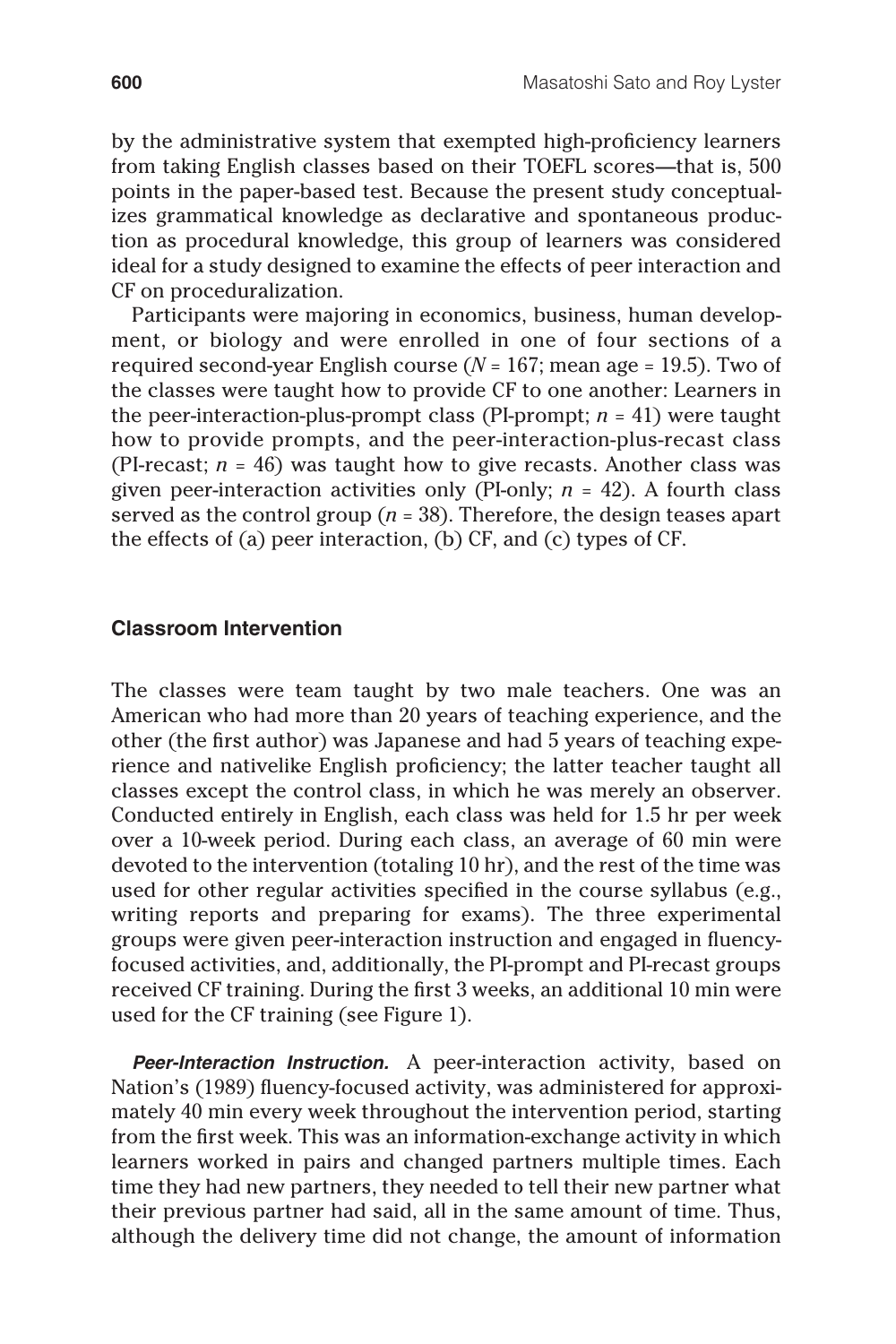

**Figure 1.** Outline of the intervention.

they needed to communicate kept increasing, requiring them to speak faster as the activity developed. For instance, in one of the classes, a 6-min scene from the movie *Babel* (Iñárritu & Arriaga, 2006) was divided into three parts. The class was also divided into three groups, each of which was responsible for one of the three parts. For the first two 3-min rounds, students retold what they had seen to students who were responsible for the same segment. For the third and fourth rounds, they switched to partners whose parts were different from theirs. They were also asked to include their opinions and interpretations of the movie segment. Therefore, by the end of the final round, they had talked about all three parts of the scene with the different descriptions and opinions of 12 people. Other materials included music videos and songs, into which the same activity format was integrated. This type of activity is intended to (a) draw learners' attention to meaning instead of form as they need to convey the information from the previous partners in each round, (b) develop their confidence as they repeat the same sentences several times, and thus (c) engage them in practice that contributes to automatization (DeKeyser, 2001; de Jong & Perfetti, 2011).

*CF Training .* Because providing CF was expected to be new to the students, the present study followed a well-established instructional framework whereby CF was taught through a sequence of preparation, practice, and expansion (Chamot, Barnhardt, El-Dinary, & Robbins, 1999; Oxford, 1990). These three stages were correspondingly designed as modeling, practice, and use-in-context.

In the modeling phase, which lasted for the first 3 weeks for 10 min per class, the two teachers demonstrated a mini role play in which they provided CF to each other (either prompts or recasts, depending on the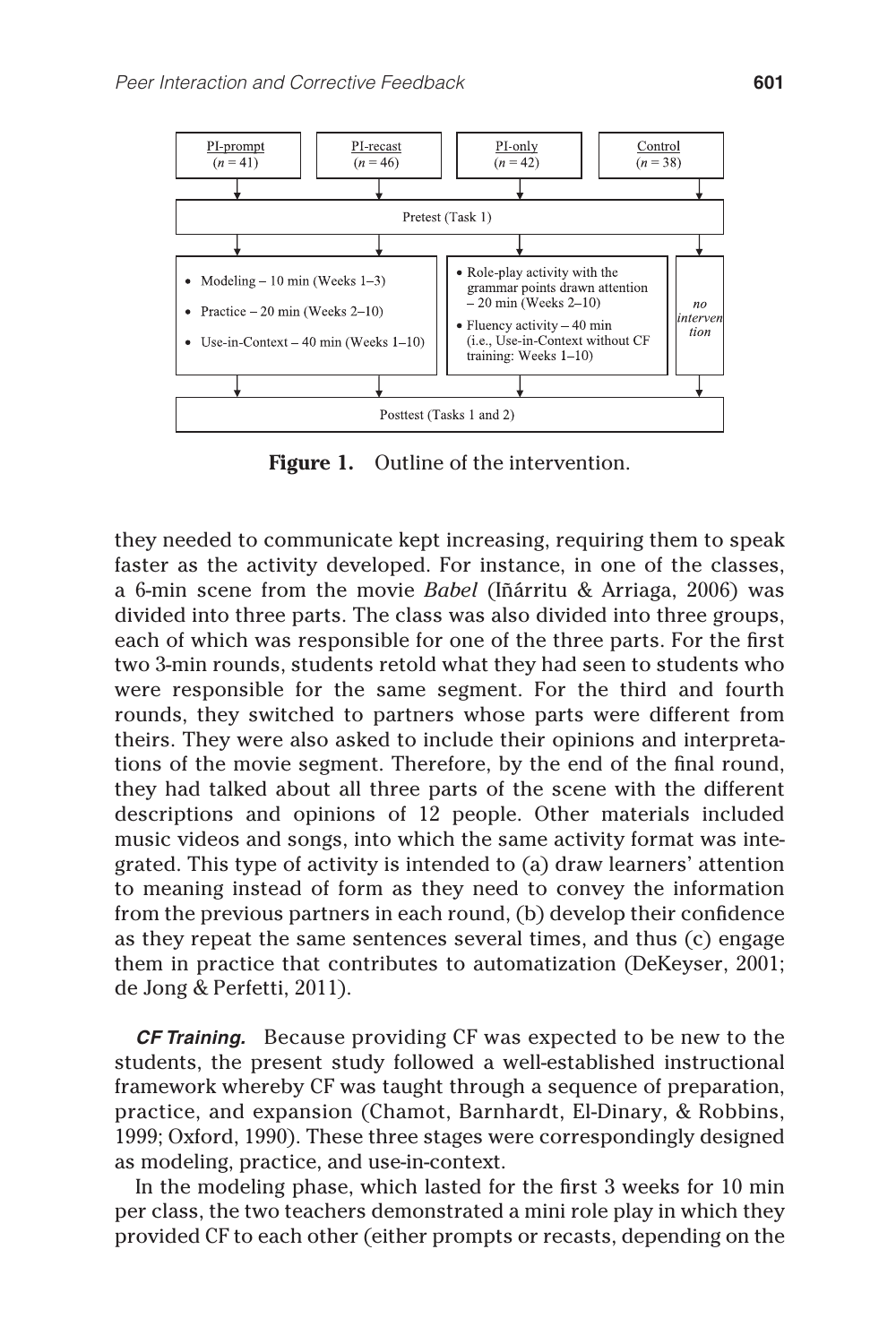group). One of the teachers made errors and the other provided CF, taking care to ensure that the responses to CF were evenly distributed in terms of modification moves. That is, about half of the uptake that followed CF entailed MO, whereas the other half involved repetition of the same error, so that the learners were trained how to give CF rather than how to respond to CF. In the recast class, students were simply told that CF is a reaction to grammatical errors that supplies the correct version, although there were degrees of explicitness in the recasts shown during the role-plays (see Egi, 2007; R. Ellis & Sheen, 2006; Lyster, 1998; Nicholas et al., 2001; Sato, 2011; Sheen, 2006). In contrast, students in the prompt group were told that the role of CF is to let the interlocutor know that he or she made an error and to give a chance to self-correct. More specifically, they were shown two types of prompts: clarification requests (e.g., *Pardon?*) and metalinguistic feedback (e.g., *You need past tense.*). These two types were chosen to parallel possible variation in the explicitness of recasts. Nonetheless, all CF happened to be relatively explicit because of its pragmatically unnatural occurrence in the context of peer interaction. The two CF types, therefore, can be best distinguished in the present study along the dimension of input-providing and output-promoting feedback. The role-play presented by the two teachers in the modeling stage followed the same format as the student role-plays in the practice stage, which is described next.

In the practice stage, learners were given a role-play scenario, which had been designed to have them practice giving CF. This activity took approximately 20 min per class and was implemented from Week 2 to Week 10. First, the class was divided into groups of three. Each member was either the speaker, feedback provider, or observer, and they took turns playing each role. In addition to a scenario, they were given a list of sentences, each of which contained an error that they had to include during the role-play. There were 10 different scenarios and accompanying error lists, each focusing on a different linguistic feature (e.g., past tense, subject-verb agreement, pronouns; see Appendix A). Each learner in the group had a different error list because detecting errors would otherwise have been too easy. A few minutes were given as planning time to create original stories that incorporated the given error sentences and that included their own sentences so as to make the errors harder to detect. While the speaker was telling a story, the feedback provider's role was to detect the errors and give CF. The observer checked which errors were detected or missed and gave a report to the group after the role-play. Learners in the PI-only group did not engage in these same practice tasks but were given a similar peer-interaction activity in which the same grammatical features as those in the scenarios were given attention. This was done (a) to equalize time spent on the task across groups and (b) to avoid possible effects of the grammar-teaching element in the practice stage (i.e., selected grammatical features were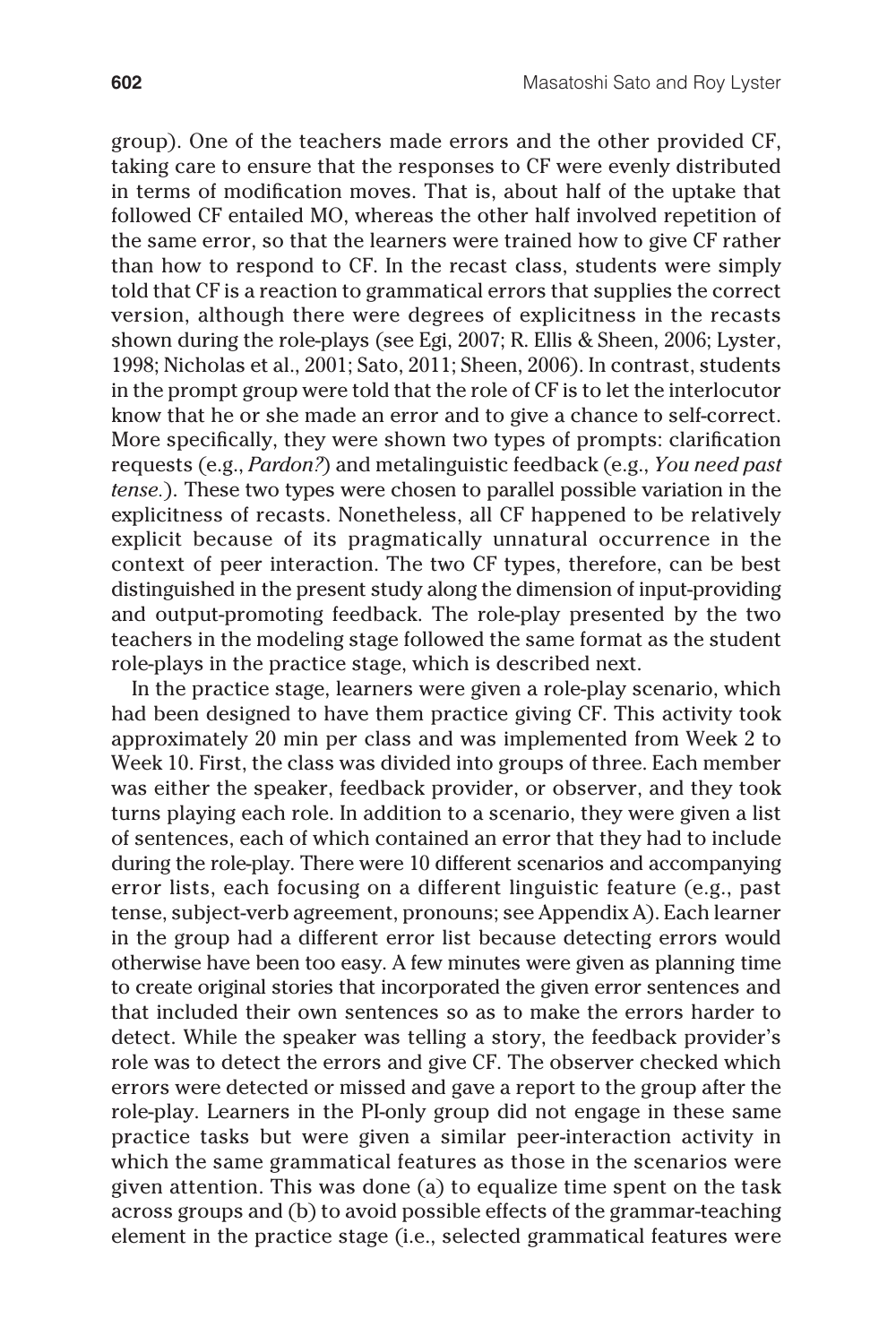highlighted in the scenarios) and, thus, to tease apart the effects of CF.

Finally, in the use-in-context stage, students in the PI-prompt and PI-recast groups were encouraged to use the CF technique in a more authentic communicative context—that is, in the activity given to all the experimental groups (see the Peer-Interaction Instruction section). Although the practice activity was rather decontextualized and often shifted attention exclusively to form, students' attention was primarily drawn to meaning at the use-in-context stage by providing them with authentic visual materials and embedding an information-exchange element. Thus, students in the CF groups engaged in the sequence of modeling, practice, and use-in-context, whereas the PI-only group engaged in grammar-focused role-play activities and the use-in-context activity without any embedded CF training.

#### **Testing and Scoring**

To assess L2 development and interactional patterns during peer interaction as well as to investigate relationships between interaction and development, speech data were elicited by means of two different tasks. Task 1 was administered at both the beginning and the end of the semester, whereas Task 2 was administered at the end of the semester. These tasks were implemented in a classroom where computers and headsets were available to all participants and used interactive learning software called *CaLabo* to collect data from more than 40 participants at the same time. The speech samples were transcribed using the CHAT transcription and coding format under the CHILDES system (MacWhinney, 2009 ).

*Task 1: L2 Development.* To elicit learners' spontaneous production, a picture-description task was employed in which they were asked to narrate an event in chronological order. Similar but different sets of pictures were used for the pretest and posttest (i.e., the same characters but different events). Participants were given 2 min to plan, but, to obtain pure speech samples, they were not allowed to take notes. The first minute of each one of the 3-min samples (from the beginning of a given speech sample to the end of the clause closest to the 1-min point:  $M = 59.11$  s) was used for scoring to equalize data sources for accuracy and fluency.

Whereas classroom experimental CF studies have targeted specific linguistic features—for example, possessive determiners (Ammar & Spada, 2006), past-tense forms (R. Ellis et al., 2006), grammatical gender (Lyster, 2004), and articles (Sheen, 2007)—overall accuracy scores were used in the present study for several reasons. First, the classroom intervention in this longitudinal study was given throughout one academic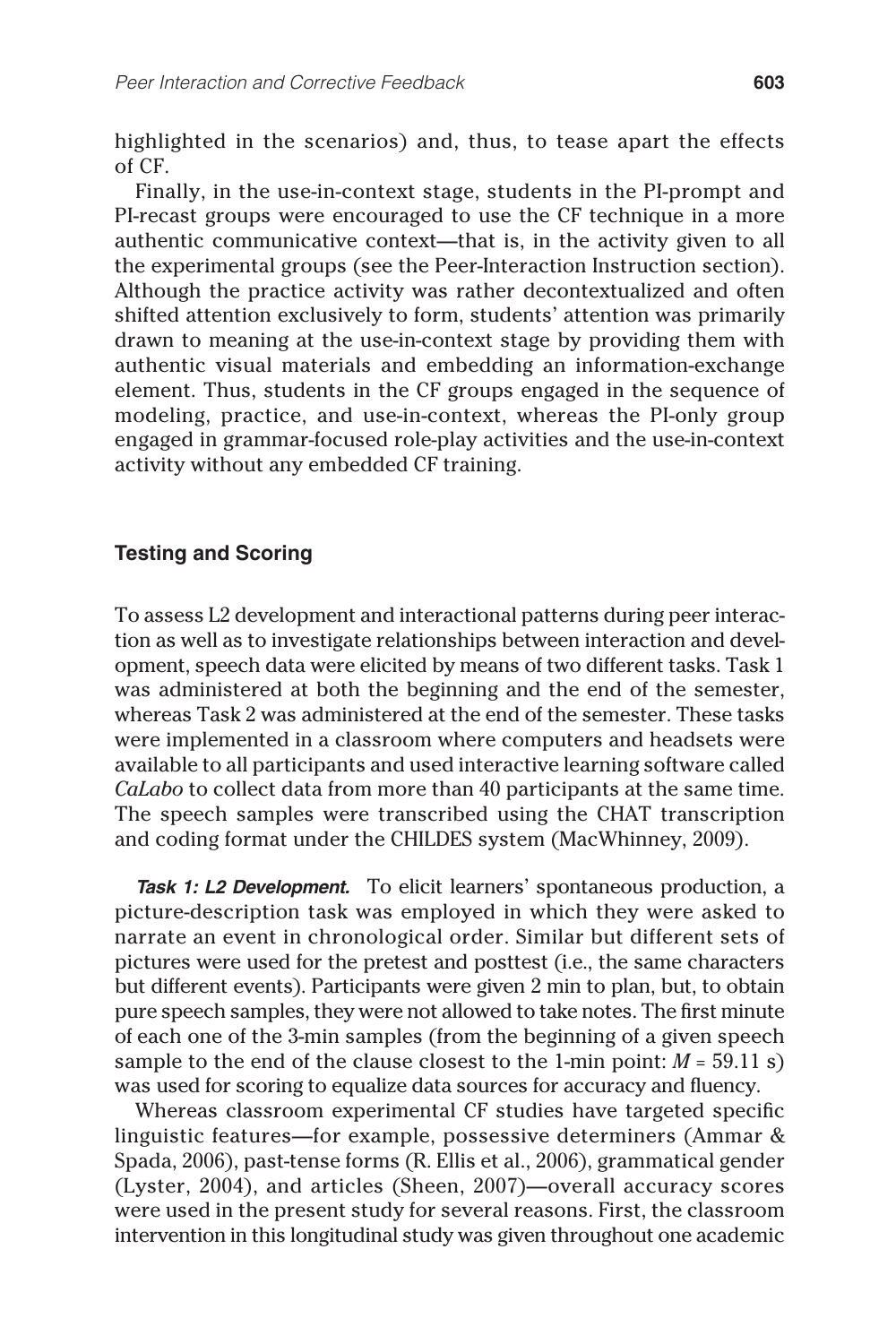semester. Therefore, focusing on multiple grammatical structures was thought to be more realistic to meet educational objectives. Second, the participants had good grammatical knowledge, and the intervention was designed to foster conditions for proceduralization of their explicit knowledge. That is, CF was expected to promote not only noticing of specific features but also the monitoring function in general. Third, as learners engaged in many communicative activities, practice effects were hypothesized to emerge in different aspects of production that would not be captured if only one grammatical structure were targeted. Following Foster and Skehan's (1996) procedure, overall accuracy was defined as freedom from error operationalized as error-free clauses in which "there is no error in syntax, morphology, or word order" (p. 304). Scores were calculated as percentage scores representing the ratio of correct clauses to the total number of clauses. Another researcher independently scored 15% of the data set: The interrater reliability using Cronbach's alpha yielded  $\alpha$  = .89.

Temporal measures of oral fluency were employed in the current study for two main reasons. First, SR has been found to be strongly related to perceived fluency (e.g., Cucchiarini et al., 2002), and, second, it can be a measurable performance phenomenon considered to manifest underlying cognitive processing (Segalowitz, 2010). Two types of SRs namely, unpruned and pruned SRs—were calculated on the basis of Lennon's (1990) finding that pruning speech samples gives more reliable scores of fluency. Unpruned SRs were obtained by dividing the total number of words by the total delivery time in milliseconds. The number was then multiplied by 60 to obtain words-per-minute scores. Pruned SRs were calculated in the same manner but after (a) subtracting the sum of filled (e.g., *mm*, *ah*) and unfilled pauses (the cutoff was 200 ms) from the delivery time and (b) excluding repetitions and hesitation markers from the word count. In the current study, self-corrections were not considered as dysfluency markers, following suggestions that they are unrelated to perceived fluency (e.g., Freed, 1995; Iwashita, Brown, McNamara, & O'Hagan, 2008).

**Task 2: Interactional Moves.** Task 2 was designed to examine learners' interactional patterns and employed a decision-making task to provide a communicative interactional context (Pica, Kanagy, & Falodun, 1993). They were given a short description of a famous person who had certain problems to deal with (e.g., the prime minister of Japan) and asked to decide, in pairs, on a gift for him. Three minutes of individual planning time were given, and they were asked to agree on their gift in those 3 min.

Five interactional moves were accounted for, all of which have been claimed to be related to L2 development. First, CF entailed negotiation of grammatical errors—that is, negotiation of form (Lyster, 2002 )—and included the two types of feedback that learners had been taught to use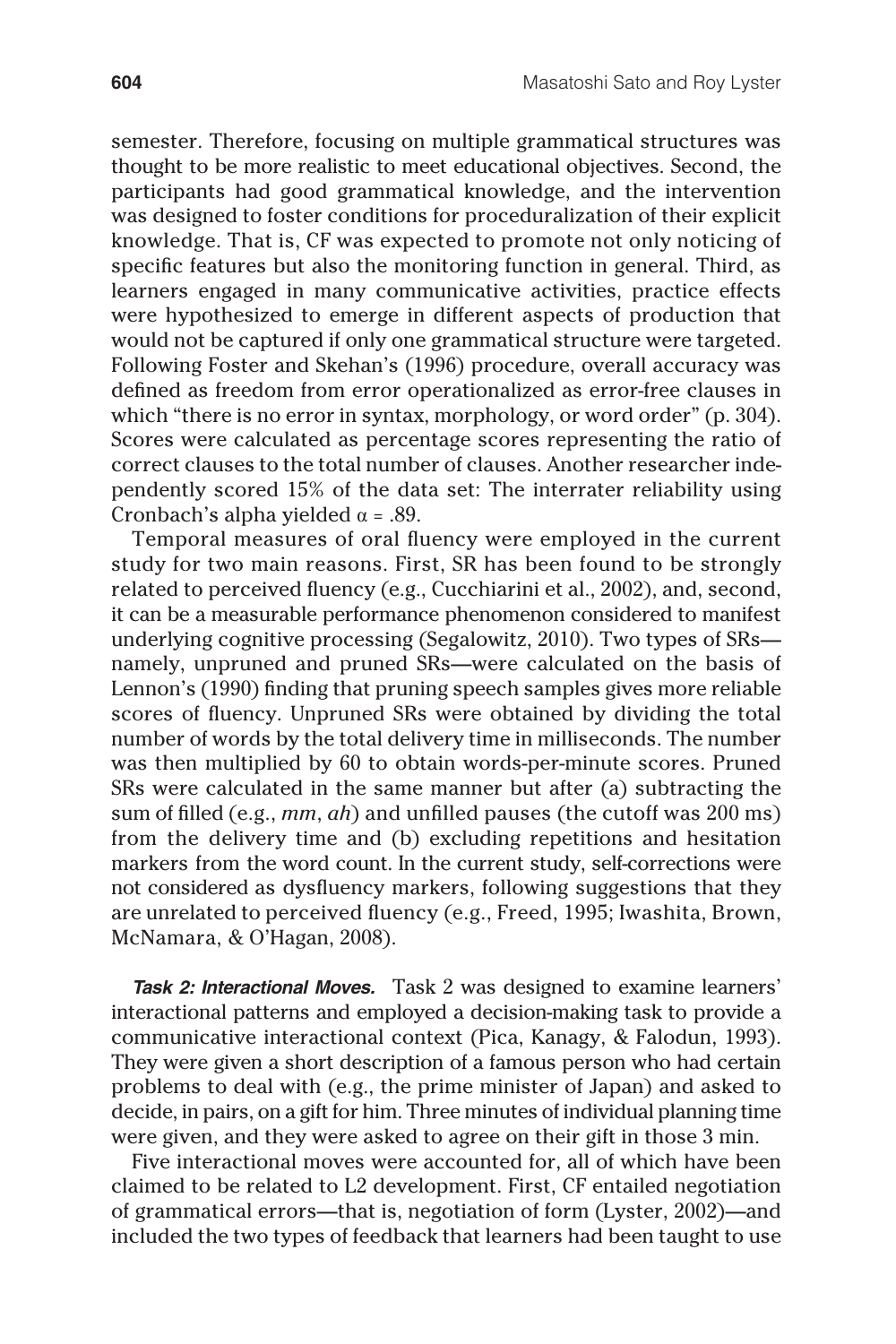(i.e., recasts or prompts). Second, interactional feedback (IF) entailed negotiation for message comprehensibility problems—that is, negotiation for meaning (Long, 1996). Third, MO following CF entailed repair moves containing more accurate versions of erroneous utterances, and, fourth, MO following IF contained more comprehensible versions of problematic utterances. Fifth, self-initiated MO (SMO) was identified when a learner successfully corrected a grammatical error on his or her own without any provision of CF, following Kormos's (1999) definition of SMO as instances in which the learner detects that "the output has been erroneous or inappropriate, halts the speech flow, and finally executes a correction" (p. 315; see also Sato, 2007 ). Using the Kappa statistics, interrater reliability was calculated by having the second coder identify the five interactional moves in 25% of the interaction data (i.e., 78 instances). The reliability score reached Kappa =  $.83$  ( $p < .001$ ), which is considered as "almost perfect" agreement (Landis & Koch, 1977 , p. 165).

#### **Statistical Analysis**

Statistical analyses were conducted using version 17.0 of the Statistical Package for Social Sciences (SPSS). First, to examine differential effects of the intervention on L2 development among the four classes  $(N = 147)$ ; learners who did not take the posttest were excluded), three ANCOVAs were conducted on the three types of scores from Task 1, using the pretest scores as covariates. All the statistical assumptions were met, including the assumption of regression of slopes, meaning that ANCOVAs were initially run with models that included interaction between the independent variable and covariate. After confirming that there were no significant interaction effects, another set of ANCOVAs was computed that excluded interaction. The results from the second set of ANCOVAs will be reported.

For interactional moves (i.e., Task 2), a MANOVA was employed, rather than a repeated-measures ANOVA or multiple univariate ANOVAs for each move. Although MANOVAs are not conventionally used in L2 research (Larson-Hall, 2010), it was thought appropriate to investigate group differences (i.e., the independent variable) in different interactional moves (i.e., the five dependent variables), given that (a) the intervention may affect all moves together, (b) all the moves arguably contribute to L2 development according to the literature, and (c) the CF was provided not by the learner producing MO but nonetheless by a learner in the same group (see Keselman et al., 1998; Stevens, 2002). To meet one of the assumptions of the parametric test—that is, independence of observations (Hatch & Lazaraton, 1991)—mean scores were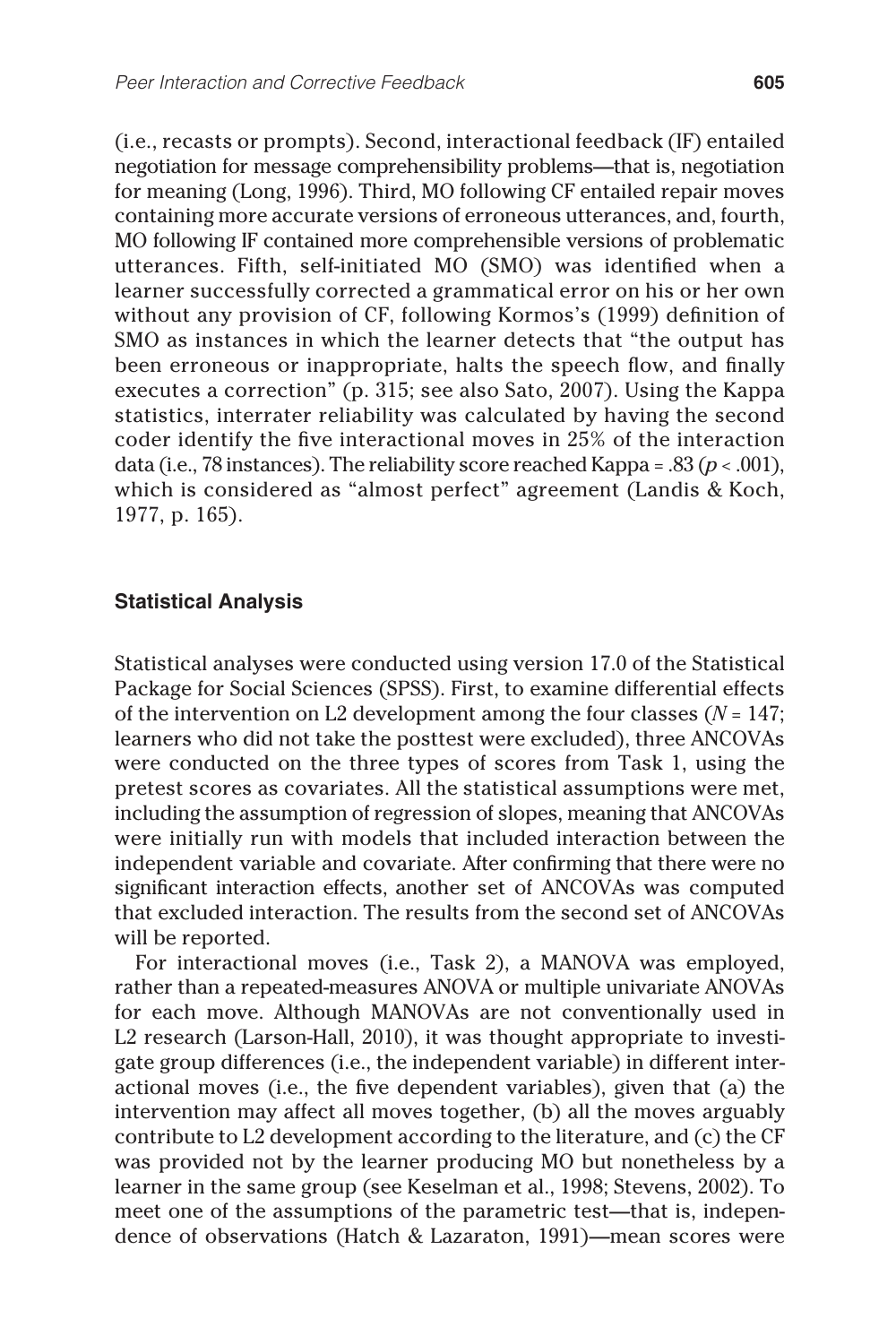calculated from each pair. That is, although there were 148 participants, the sample size was 74. For post hoc single comparisons for analyses of variance (ANCOVAs and MANOVAs), Bonferroni corrections were made (Kappel, 1991), and the alpha level for all tests of significance was set at .05.

Finally, to explore the relationships between interactional moves and L2 development, three  $6 \times 6$  correlation matrices were created with Pearson correlation coefficients (two-tailed), using gain scores of the three analyses of speech (i.e., accuracy, unpruned SR, and pruned SR) for each individual  $(n = 147)$ . Statistically significant correlations were decided after adjusting  $\alpha$  levels with a modified Bonferroni procedure. More specifically, the Holm procedure was used to reduce the likelihood of Type I error. In this procedure, obtained *p* values are ranked from most significant to least significant and then compared with adjusted significance levels obtained by dividing the original  $\alpha$  level (i.e., .05) by the number of comparisons for each level, which sequentially decreases. In this study, 15 comparisons were made, so the first adjusted  $\alpha$  level was .0033, the second was .0036 (.05 divided by 14), the third was .0038 (.05 divided by 13), and so forth. These comparisons continued until an observed *p* value exceeded the corresponding adjusted *α* level (Olejnik, Li, Supattathum, & Huberty, 1997 ). To determine which interactional moves were most closely related to L2 development, a multiple regression analysis was originally thought to be appropriate (see Loewen, 2004; Loewen & Philp, 2006); however, simple bivariate correlational analyses were chosen because of the high correlations between some interactional moves (multicollinearity)—namely, between feedback and the following modification moves.

#### **RESULTS**

#### **Effectiveness of CF and Peer Interaction**

Table 1 presents the group means and standard deviations of the three measurements for each condition over time, and Figure 2 displays the group means graphically. The ANCOVA of the accuracy scores yielded a significant group effect,  $F(3, 142) = 43.783$ , partial  $n^2 = .481$ ,  $p < .001$ , revealing significant differences among the four groups at the posttest. The Bonferroni post hoc comparisons revealed that the PI-prompt group outperformed both the PI-only group  $(d = 1.69)$  and the control group  $(d = 2.11)$  and that the PI-recast group outperformed the PI-only  $(d = 1.73)$  and control  $(d = 2.16)$  groups, with large effect sizes (Cohen, 1988). No significant difference was detected between the two CF groups. The ANCOVA on the unpruned SRs also detected a significant main effect,  $F(3, 142) = 6.930$ , partial  $n^2 = .128$ ,  $p < .001$ . The post hoc analyses detected significant differences between the three experimental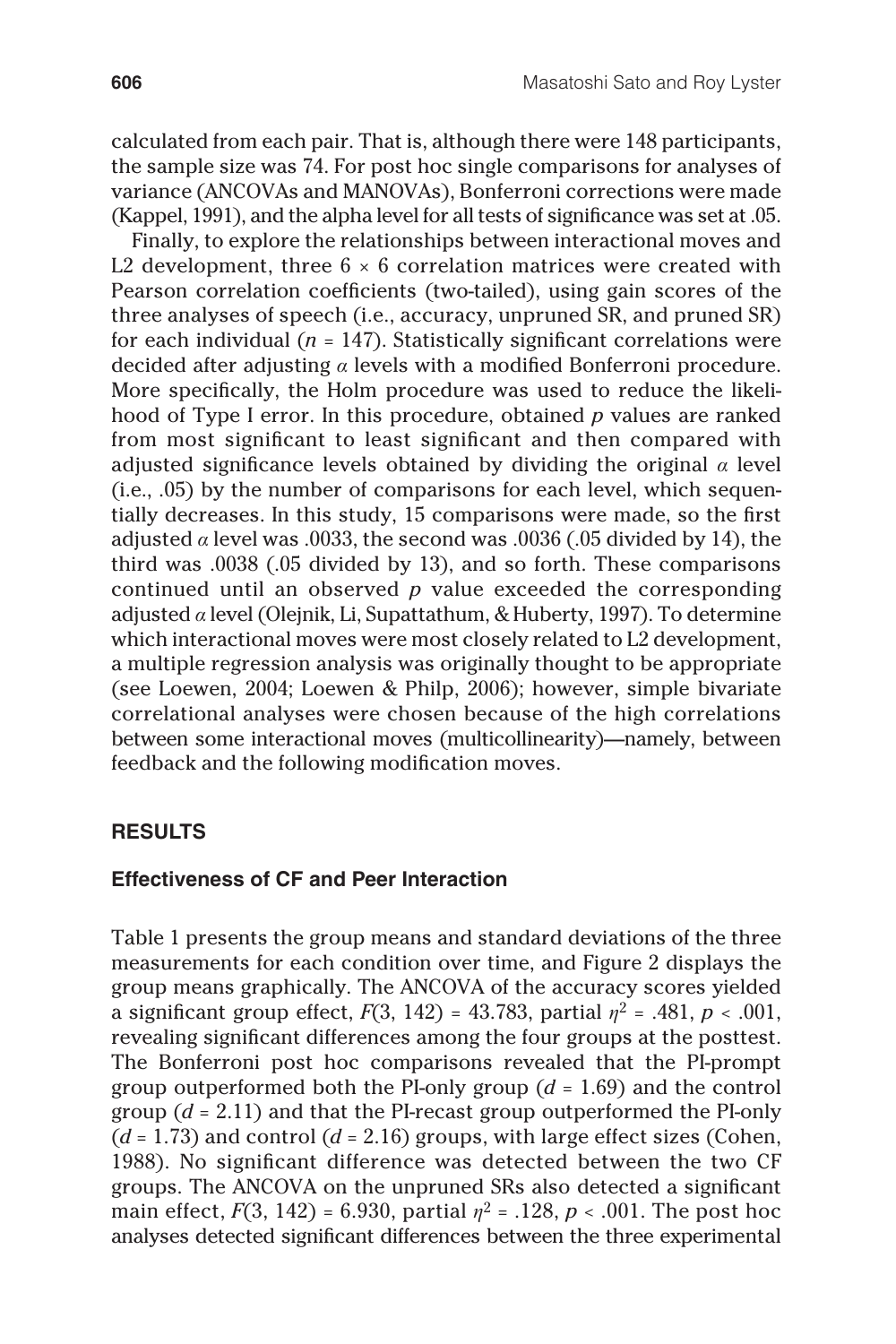|                      |               | Pretest |       | Posttest |           |
|----------------------|---------------|---------|-------|----------|-----------|
| Groups               |               | M       | SD    | M        | <i>SD</i> |
| PI-prompt $(n = 39)$ | (accuracy)    | 29.73   | 22.44 | 66.07    | 24.34     |
| PI-recast $(n = 40)$ |               | 22.48   | 21.73 | 66.20    | 23.44     |
| PI-only $(n = 34)$   |               | 23.49   | 17.70 | 27.35    | 21.73     |
| Control $(n = 34)$   |               | 23.24   | 22.31 | 19.55    | 19.81     |
| PI-prompt            | (unpruned SR) | 43.75   | 12.96 | 50.80    | 10.87     |
| PI-recast            |               | 41.16   | 9.78  | 49.94    | 10.32     |
| PI-only              |               | 43.94   | 12.87 | 50.77    | 9.74      |
| Control              |               | 44.00   | 11.67 | 41.00    | 15.73     |
| PI-prompt            | (pruned SR)   | 111.81  | 26.03 | 133.91   | 23.62     |
| PI-recast            |               | 109.13  | 19.67 | 134.42   | 20.33     |
| PI-only              |               | 112.91  | 14.36 | 130.38   | 21.17     |
| Control              |               | 114.37  | 19.44 | 98.10    | 19.41     |

**Table 1.** Group means and standard deviations for accuracy scores and unpruned and pruned speech rate (SR)

groups and the control group, with all three treatment groups outperforming the control group (PI-prompt:  $d = .74$ ; PI-recast:  $d = .69$ ; PI-only:  $d = 0.76$  but with no significant differences among them. Similar results were obtained from the pruned SRs. A group effect reached significance, *F*(3, 142) = 25.947, partial  $n^2$  = .354,  $p < .001$ , and all treatment groups proved significantly different from the control group (PI-prompt:  $d = 1.67$ ; PI-recast:  $d = 1.85$ ; PI-only:  $d = 1.61$ ). Effect sizes of the SR results indicated that the instruction had a larger impact on the pruned SRs than on the unpruned SRs.

#### **Interactional Moves**

Pillai's Trace Criteria was chosen for the multivariate *F* test because the assumption of homogeneity of covariances was violated. This test was statistically significant,  $F(15, 204) = 4.081$ , partial  $n^2 = .231$ ,  $p < .001$ , and indicated that the groups differed when all interactional moves were combined and compared with one another. The univariate tests detected significant main effects in CF,  $F(3, 70) = 27.821$ , partial  $n^2 = .544$ ,  $p < .001$ ; MO following CF, *F*(3, 70) = 31.724, partial *η*2 = .576, *p* < .001; and SMO, *F* (3, 70) = 12.961, partial  $\eta^2$  = .357, *p* < .001. These three moves were thus submitted to post hoc analyses using Games-Howell for pairwise comparisons because the tests of homogeneity of variances reached significance. The single comparisons revealed that, regarding CF, the PI-prompt group was significantly different from the PI-only  $(d = 1.16)$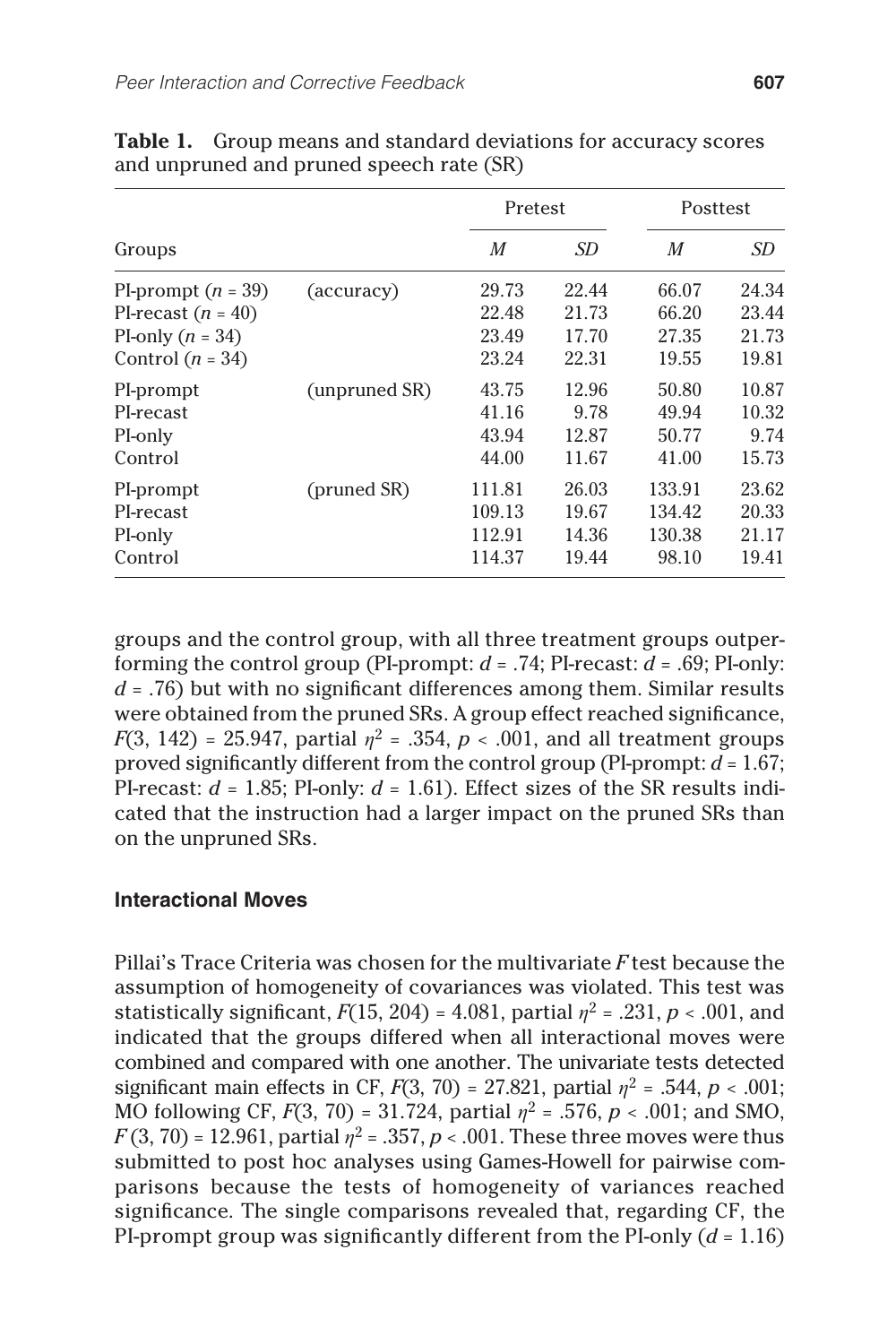

**Figure 2.** Group means on accuracy scores, unpruned SRs, and pruned SRs over time.

and control  $(d = 1.72)$  groups. The PI-recast group outperformed all the other groups (PI-prompt: *d* = .90; PI-only: *d* = 2.20; control: *d* = 2.83). The contrast between the PI-only and control groups was not significant. As for MO following CF, exactly the same patterns emerged: PI-prompt and PI-only:  $d = 1.40$ ; PI-prompt and control:  $d = 1.92$ ; PI-recast and PI-prompt: *d* = .97; PI-recast and PI-only: *d* = 2.30; PI-recast and control: *d* = 2.76. Finally, post hoc tests for SMO revealed that both the PIprompt and PI-recast groups outperformed the PI-only and control groups: PI-prompt and PI-only:  $d = 1.11$ ; PI-prompt and control:  $d = 1.54$ ; PI-recast and PI-only: *d* = 1.35; PI-recast and control: *d* = 1.69. The PI-only group was not statistically different from the control group. The group means and standard deviations appear in Table 2, and Figure 3 displays the means of the interactional moves.

**Relationships between Interactional Moves and L2 Development.** Pairs of variables that yielded  $p$  values smaller than  $.05$ , correlation coefficients, effect sizes, and adjusted significance levels are displayed in Table 3. The correlation analyses detected seven significantly correlated pairs when accuracy gain scores were included—six in the matrix with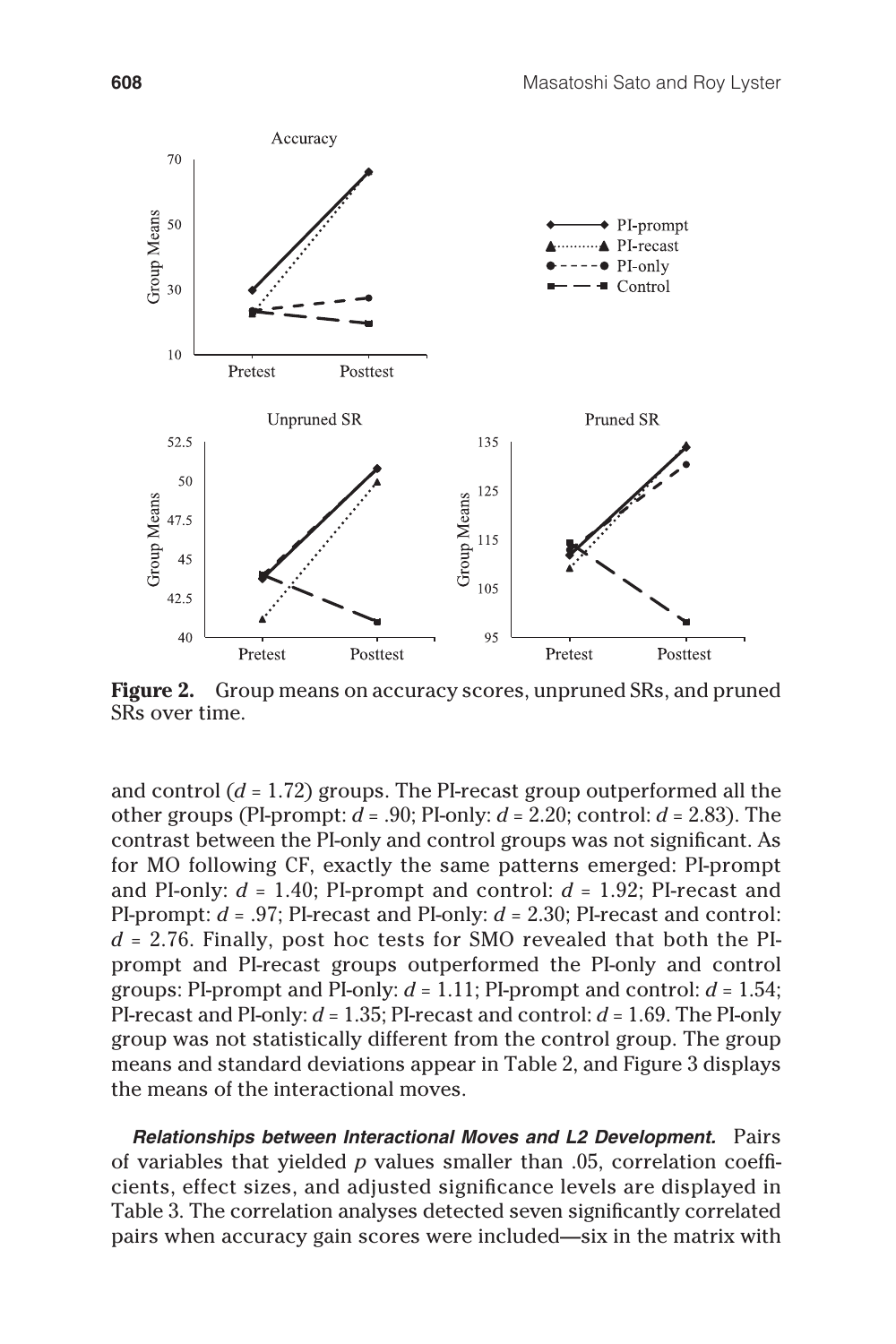|                                            |            | IF         | СF                  |            |            | MO-IF      | MO-CF       |            |             | <b>SMO</b>  |
|--------------------------------------------|------------|------------|---------------------|------------|------------|------------|-------------|------------|-------------|-------------|
| Groups                                     | M          | SD.        | M                   | SD.        | M          | SD.        | M           | SD.        | M           | SD          |
| PI-prompt $(n = 19)$                       |            |            | $.32 \t .42 \t .73$ | .61 .29    |            | .42        | .63         | .47        | 1.63        | .96         |
| PI-recast $(n = 20)$<br>PI-only $(n = 17)$ | .30<br>.38 | .50<br>.45 | 1.28<br>.18         | .64<br>.30 | .30<br>.26 | .50<br>.40 | 1.13<br>.12 | .58<br>.22 | 2.10<br>.76 | 1.27<br>.59 |
| Control $(n = 18)$                         | .36        | .51        | .00.                | .00.       | .25        | .43        | .00.        | .00.       | .50         | .45         |

**Table 2.** Group means and standard deviations for interactional moves

*Note*. MO-IF = MO following IF; MO-CF = MO following CF; SMO = self-initiated MO

unpruned SRs and six in the matrix with pruned SRs. After adjusting *α* levels, however, there remained five for accuracy, three for unpruned SRs, and five for pruned SRs (marked with asterisks in the table). Again, owing to multicollinearity, feedback and the following modification moves were found to be highly correlated. Although relationships between feedback and immediate learner responses are of theoretical significance, our primary focus in this study is on interactional moves in relation to L2 development.

The interactional moves found to be correlated with accuracy development were MO following CF, *r* = .31, *df* = 145, *p* < .000, and CF, *r* = .31,  $df = 145$ ,  $p < .000$ , with medium effect sizes. These positive correlations indicate that (a) greater frequency of MO after CF led to larger differences between pretest and posttest scores on accuracy and (b) greater frequency of CF led to more improvement. Regarding the two types of SRs, none of the interactional moves was found to be significantly correlated with unpruned SRs. However, two moves reached significance with pruned SRs: MO following CF, *r* = .32, *df* = 145, *p* < .001, and CF, *r* = .31,



**Figure 3.** Group means on interactional moves at the end of the semester.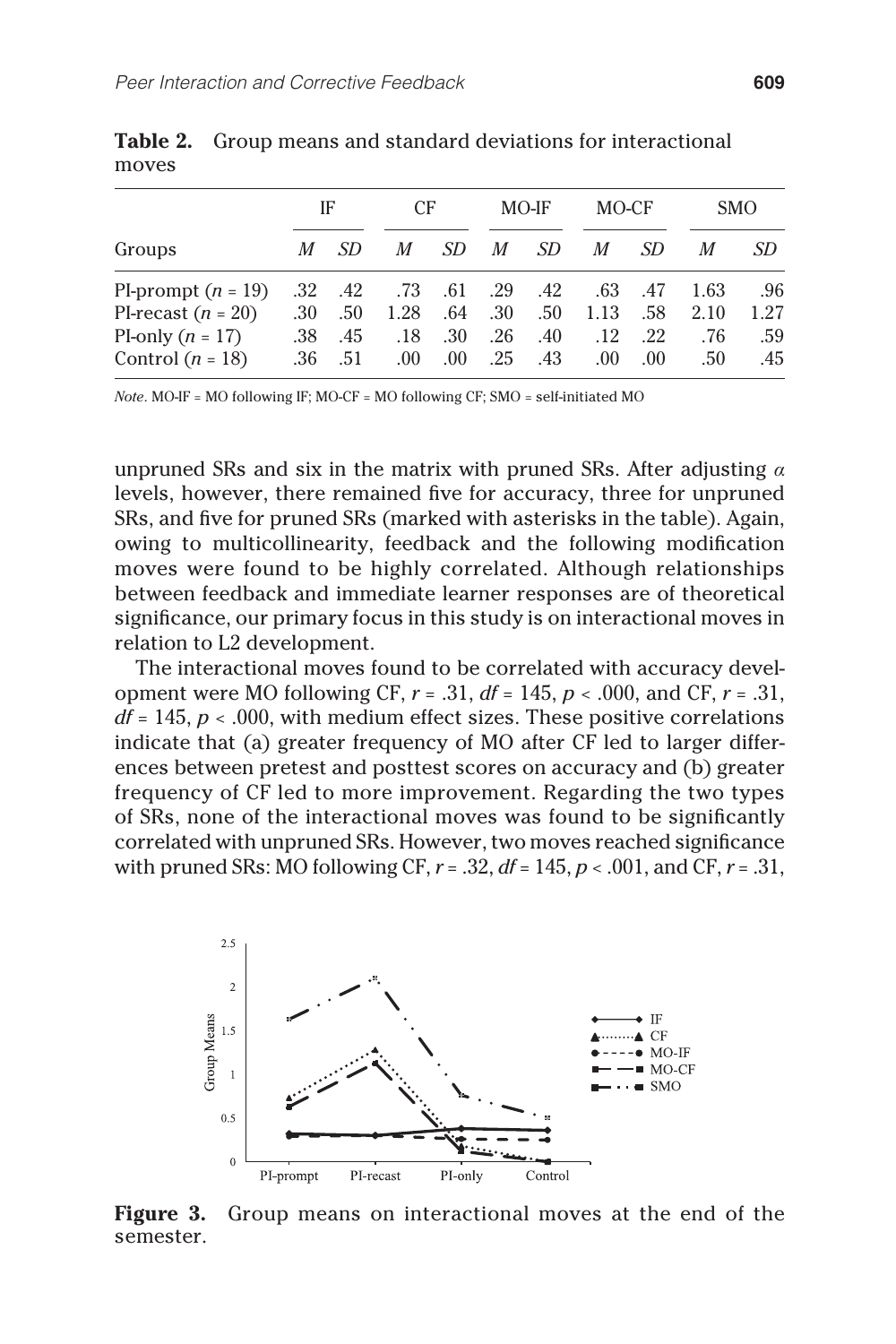| Correlations            |               | r   | $R^2$ | <i>p</i> value | Adjusted $\alpha$ |
|-------------------------|---------------|-----|-------|----------------|-------------------|
| $CF \times MO-CF$       | (accuracy)    | .97 | .94   | $.000*$        | .0033             |
| $IF \times MO-IF$       |               | .92 | .85   | $.000*$        | .0036             |
| $Accuracy \times MO-CF$ |               | .31 | .10   | $.000*$        | .0038             |
| $Accuracy \times CF$    |               | .31 | .10   | $.000*$        | .0042             |
| $CF \times SMO$         |               | .27 | .07   | $.001*$        | .0045             |
| $MO-CF \times SMO$      |               | .23 | .05   | .005           | .0050             |
| $Accuracy \times SMO$   |               | .20 | .04   | .020           | .0056             |
| $CF \times MO-CF$       | (unpruned SR) | .95 | .91   | $.000*$        | .0033             |
| $IF \times MO-IF$       |               | .88 | .77   | $.000*$        | .0036             |
| $CF \times SMO$         |               | .27 | .07   | $.001*$        | .0038             |
| $MO-CF \times SMO$      |               | .23 | .05   | .005           | .0042             |
| $SR(Unp) \times MO-CF$  |               | .21 | .04   | .009           | .0045             |
| $SR(Unp) \times CF$     |               | .19 | .04   | .023           | .0050             |
| $CF \times MO-CF$       | (pruned SR)   | .95 | .91   | $.000*$        | .0033             |
| $IF \times MO-IF$       |               | .88 | .77   | $.000*$        | .0036             |
| $SR(Pru) \times MO-CF$  |               | .32 | .10   | $.000*$        | .0038             |
| $SR(Pru) \times CF$     |               | .31 | .10   | $.000*$        | .0042             |
| $CF \times SMO$         |               | .27 | .07   | $.001*$        | .0045             |
| $MO-CF \times SMO$      |               | .23 | .05   | .005           | .0050             |

**Table 3.** Correlations between interactional moves and L2 development

*Note*. \* = significantly correlated pairs.

*df* = 145, *p* < .001. These results indicate that the more a learner received CF and the more MO he or she produced following CF, the greater the extent to which his or her pruned SR improved.

#### **Summary of Results**

In answer to the first and second research questions, CF embedded in peer interaction has positive impacts on accuracy development. Given that all treatment groups—including the PI-only group—improved unpruned and pruned SRs, it can be said that peer interaction contributes to fluency development. Effect size analyses revealed that CF had large effects for accuracy, medium effects on unpruned SRs, and large effects on pruned SRs.

The preliminary analyses for the third research question (i.e., frequencies of interactional moves) found, first, that the instructional treatment had a significant impact on the frequency of interactional moves in general. Second, the CF groups, as expected, produced more CF than the PI-only and control groups; also, the recast group produced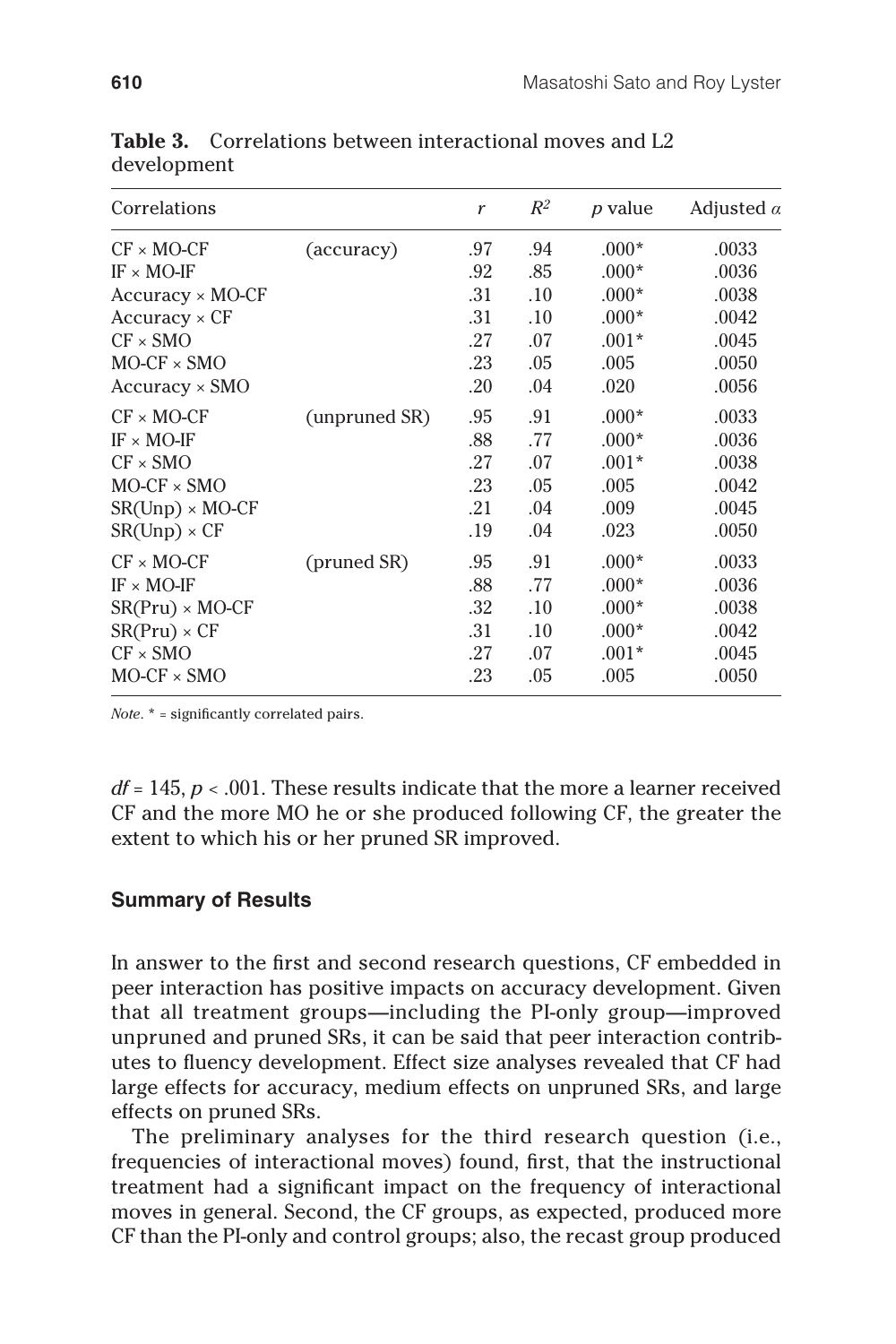more than the prompt group. The CF groups also produced more SMO. The correlational analyses revealed that (a) CF is related to accuracy development, (b) none of the interactional moves was related to change in unpruned SR, and (c) CF and following MO are related to development of pruned SRs.

#### **DISCUSSION**

#### **CF and L2 Development**

The current study provides evidence of CF efficacy on accuracy development via improved monitoring. Given that peer interaction alone contributed to fluency development, it may seem that CF is effective only on accuracy development. It is important to note, however, that CF did not impede fluency development but rather facilitated monitoring, which contributed to both more accurate and faster processing. That is, giving CF to one another triggered an ideal proceduralization loop in which learners started to rely on procedural knowledge during spontaneous production. The learners in the present study already had adequate grammatical knowledge at the beginning of the intervention, and proceduralization was observed in increased fluency. Corrective feedback enabled learners to reassess nontarget structures retrieved from longterm memory by reprocessing them in working memory with the help of declarative knowledge. It is necessary to note that the learners in this study were not only CF receivers but also providers. Given this design, the results indicate that the monitor of the learners in the CF groups became more sophisticated. In Levelt's model, which is not purported to have any developmental implications, improvement in accuracy can be explained as a result of sophistication in the prearticulatory monitoring loop. Those learners came to detect errors and edit their potential erroneous utterances before finally articulating speech. It can also be said, by adding a developmental perspective, that proceduralization was accelerated in the formulator where syntactic computation is executed.

From a SLA perspective, this result may suggest that learners receiving CF succeeded in engaging in focus on form (see Loewen, 2011 , for a review of focus on form). That is, learners are more able to draw their attention to form while maintaining their primary focus on meaning when (a) their explicit knowledge exceeds their automatized online production skills, provided they have sufficient memory span to shift their attention to linguistic forms (see Green & Hecht, 1992; VanPatten, 1990), and (b) the given task is not cognitively too demanding (see Bygate, 1996; Seedhouse, 1997). The fact that their fluency improved as well indicates that CF from other learners does not impose a heavy cognitive load; rather, it helps them to establish accurate form-meaning mappings (VanPatten, 2000). Some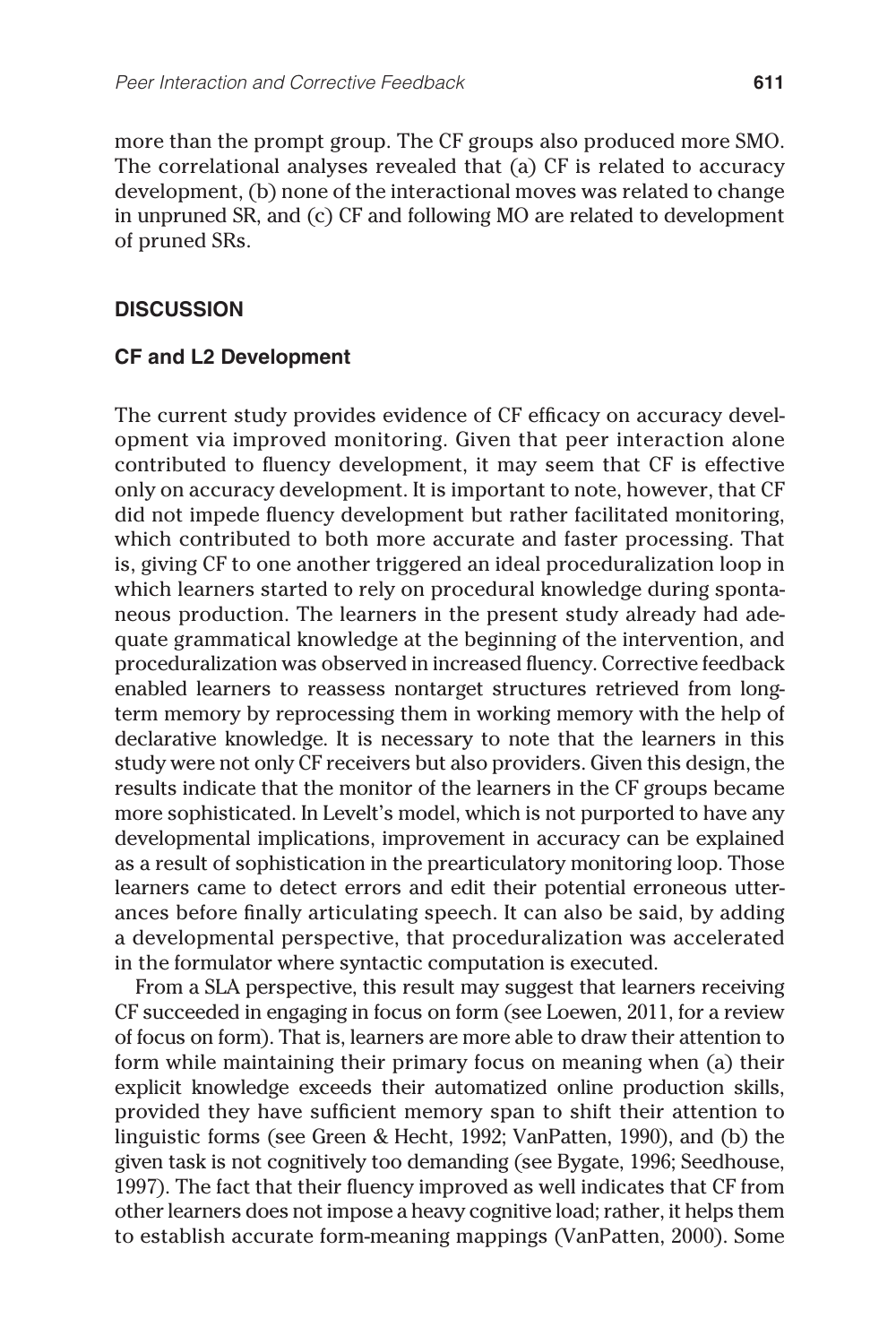suggest that CF is effective only on accuracy development because it breaks the communicative flow (Harmer, 1998), and many teachers believe this claim (Basturkmen, Loewen, & Ellis, 2004). Though the present study did not investigate whether or not peer CF interrupts communication, it showed that CF does not impede fluency development.

The only variable causing fluency development in the PI-only group is practice. They were given peer-interaction activities in which they repeatedly produced output. It is relevant to discuss this finding in light of the output hypothesis, which claims that learners notice their errors by producing comprehensible output. The results of the present study showed, instead, that mere engagement in peer-interaction activities is not enough to restructure interlanguage. It is noteworthy that learners in the PI-only group were told to pay attention to the same grammatical features on which the learners in the CF groups gave CF to one another. This instruction alone was insufficient to facilitate their noticing process in the current study. This finding suggests that the extent of noticing and possible opportunities for hypothesis testing can be enhanced by CF (Adams, 2007). That is, just like teachers' CF, peer CF offered external support that helped learners to improve their monitoring and created opportunities to engage in practice.

It is important to reiterate here that the learners in the CF groups were also CF providers; the fact that they noticed errors in their classmates' speech may have contributed to their accuracy and fluency development. It may seem, therefore, that the functions of noticing specified in the output hypothesis and the noticing hypothesis may account for the grammatical development observed in the present study. However, these hypotheses are only applicable insofar as learners received CF and engaged in production, which together may have encouraged cognitive comparison of the input and their own output. The results of the current study suggest instead that the combination of monitoring and repeated practice provides a more convincing explanation, as it accounts for (a) noticing in both comprehension (decoding) and production (encoding) and (b) the practice effect observed in fluency development.

In terms of types of CF, the findings of the present study do not conform to previous teacher CF studies (e.g., Ammar, 2008; Ammar & Spada, 2006; Loewen & Philp, 2006; Lyster, 2004; Sheen, 2007). Recasts and prompts functioned in a comparable way by contributing to accuracy development to a similar extent. According to previous CF accounts, two possibilities are conceivable. First, the learners in both groups had access to input containing information that enabled them to notice their nontarget output. Second, in addition to opportunities to notice their errors, learners in both groups had opportunities to repair them after the CF. Neither of these possibilities adequately accounts for the findings, however, precisely because development was measured on overall accuracy. That is, it is implausible that learners received CF on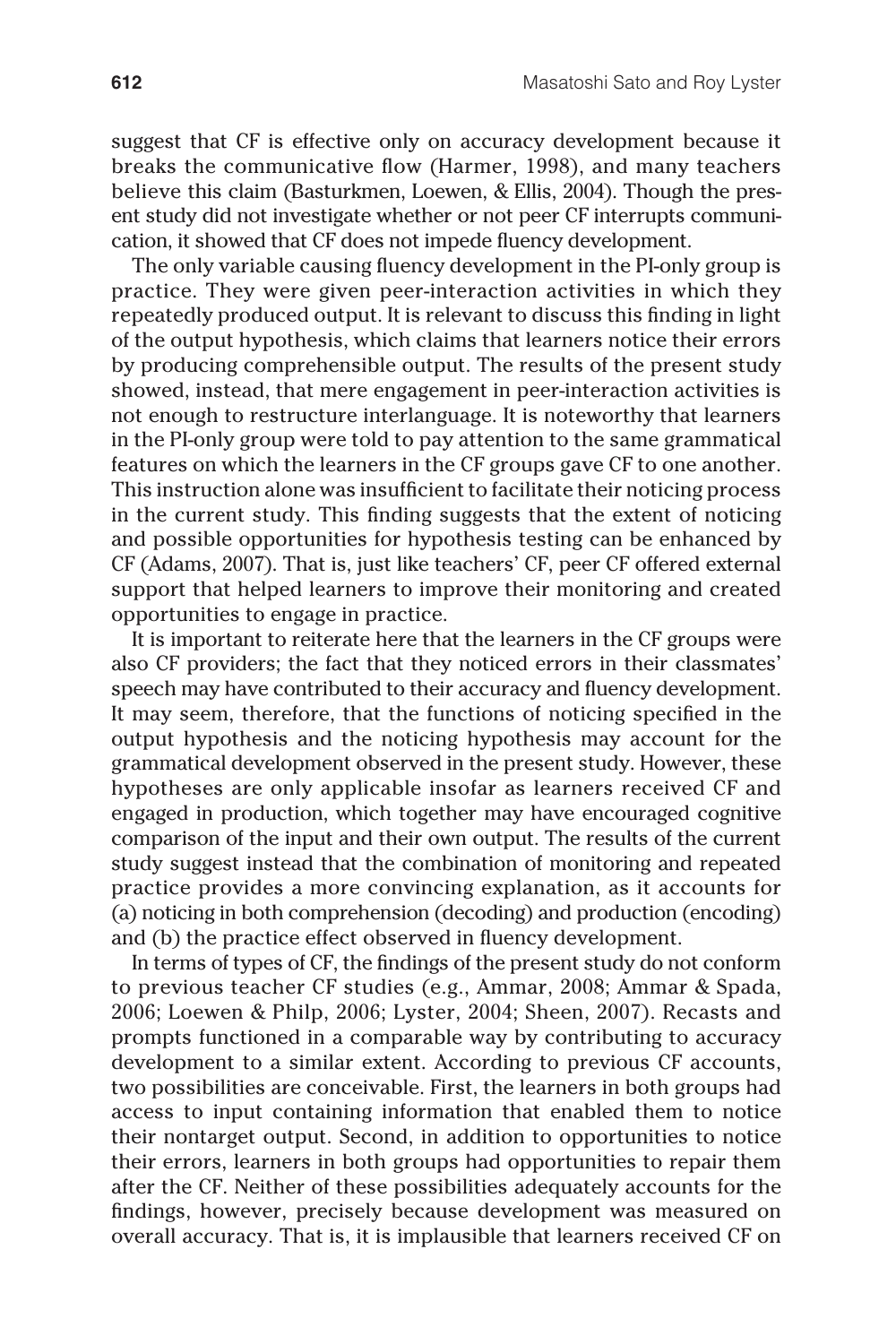all types of erroneous utterances that they repaired and, as a result, learned how to produce correctly by the time of the posttest. A better explanation seems to be changes in the quality and speed of their monitoring, in the course of which the accuracy and speed of retrieving their explicit knowledge improved.

Additionally, the interaction data indicate a possible practice effect. The learners in the CF groups modified their erroneous utterances after CF most of the time regardless of types. In the PI-prompt group, 24 out of 28 prompts (85.71%) were followed by MO, and 45 out of 51 recasts led to successful MO in the recast group (88.24%). These high MO rates may be explained by certain characteristics of peer interaction: Learners were in a comfort zone in which they had more time to think and to correct their initial erroneous utterances (Sato & Lyster, 2007). It is again improbable that development in overall accuracy is entirely due to CF or MO. However, if the interactional data collected at the end of the semester are considered indicative of how learners provided and responded to CF during class over the semester, MO can be considered equivalent to a systematic production practice that contributed to L2 development. Therefore, these findings suggest that practice effects were observed in two ways. First, learners in the experimental groups all engaged in repeated practice during the peer-interaction activities for one semester, which resulted in fluency development. Second, learners in the CF groups had opportunities to practice correct forms after receiving CF (irrespective of CF type) and thus developed both fluency and accuracy. Their monitoring abilities may have been enhanced in such a way as to utilize existing grammatical knowledge rapidly in spontaneous speech (Hulstijn, 2002) or implicit knowledge that previously existed as explicit knowledge (DeKeyser, 2003), as reflected in overall accuracy development. Another way to explain the improvement is that learners proceduralized their declarative knowledge, which seems to be a more suitable concept to describe L2 development. Furthermore, if in fact MO accounts for more accurate and faster production, this study may add a possible explanation for teacher CF studies that showed greater effectiveness for prompts over recasts (but see DeKeyser, 2010, for an interpretation of recasts as receptive practice).

#### **Interactional Moves and L2 Development**

The first finding, in terms of interactional moves, was that L2 learners can be trained to become CF providers and that, unless they are explicitly instructed to do so, they do not engage in negotiation of form (see Appendix B for examples of peer CF). It is important to remember that the communicative task in this study was purely meaning based,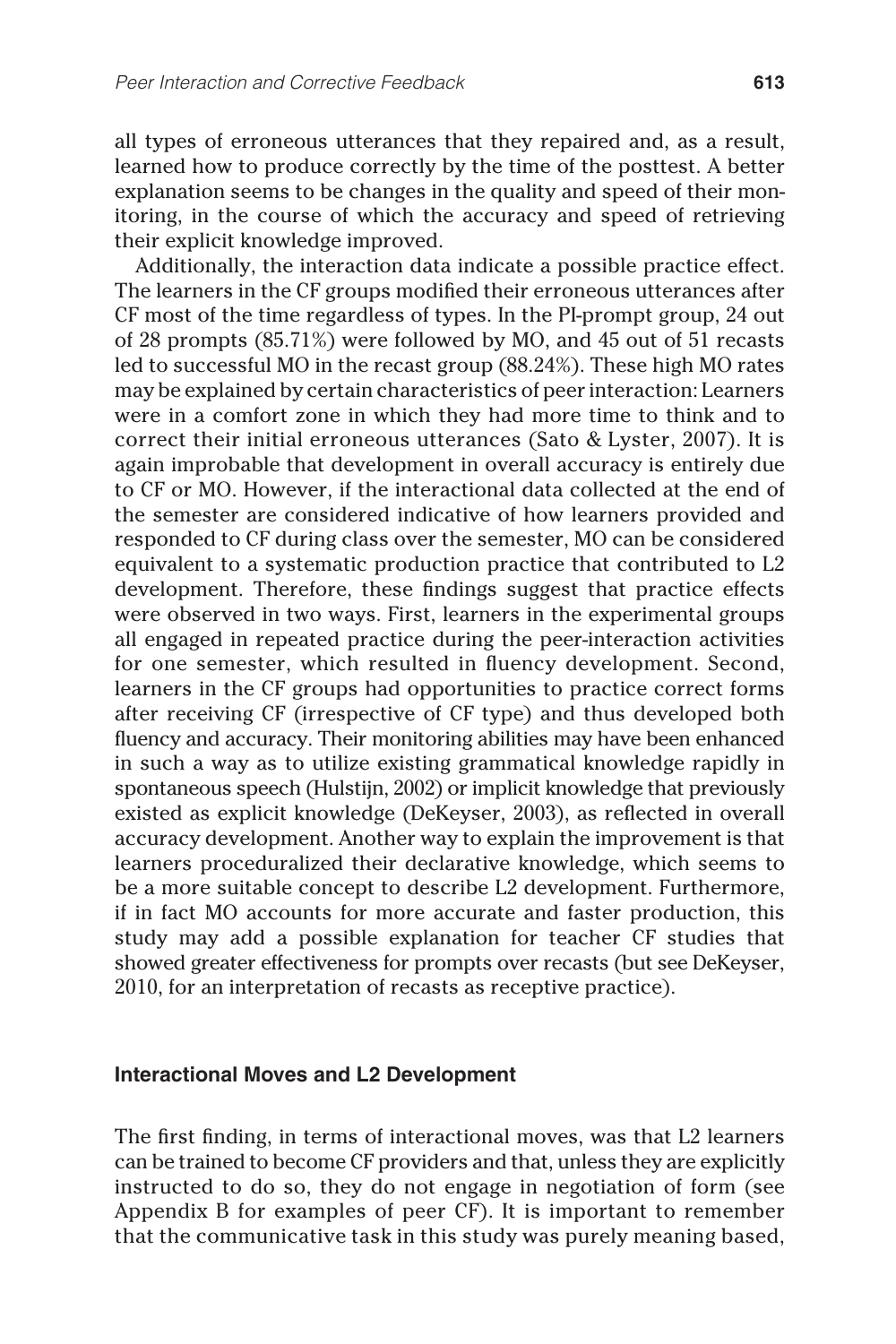according to Williams's (1999) task continuum, and it did not affect learners' interactional patterns as expected. The reason that learners in the PI-only group did not signal grammatical errors to their partners is not known. It might have been socially awkward to point out classmates' errors. They might not have known how to point out errors, or their monitor might not have been functioning to the same extent as the monitor of those whose instructional treatment encouraged its use. In other words, the language awareness of those who were trained to give CF and thus received CF—was increased. Additionally, the frequency of recasts was greater than that of prompts, and MO was more frequent after recasts than after prompts—although these differences were not reflected in the L2 development scores. This does not conflict with findings in teacher CF research: Teachers tend to provide recasts more than prompting types of  $CF$  (e.g., R. Ellis et al., 2001; Lyster  $\&$  Ranta, 1997). It is likely the case that, for pragmatic reasons, it was also easier for learners to give recasts than to give prompts.

The change in monitoring by the CF groups is especially apparent in the results pertaining to the amount of SMO. Learners who were taught how to provide CF corrected grammatical errors on their own more than those who were not, which shows that they autonomously attended to form during spontaneous speech. From these three interactional moves (CF, MO, and SMO), we speculate that learners' monitoring was activated both internally and externally. This claim is further supported by the finding that learners' SMO was significantly correlated with the frequency of CF given by their partners. That is, SMO and MO prompted by CF may entail cognitively similar processing (Kormos, 2006). It is interesting that these learners developed not only accuracy but also fluency. In the literature, there are mixed findings as to whether selfcorrections are a dysfluency indicator (see Freed, 1995; Iwashita et al., 2008; Lennon, 1990; Riggenbach, 1991). Because self-corrections were neither excluded when pruning speech samples nor examined against SRs within the samples, this study does not contribute to this discussion directly but does indicate that learners who learned to self-correct became more fluent than learners whose monitoring was not the target of any instruction. Further investigation into the causal relationship between SMO and L2 development is warranted.

It is interesting to discuss this interactional move in terms of Anderson's skill acquisition model, according to which fluent performance requires proceduralized knowledge because retrieval from declarative knowledge through interpretive mechanisms is slow and limited in capacity. That the learners produced SMO yet developed overall accuracy and fluency may indicate that learners' grammatical knowledge was not yet fully proceduralized (also known as partial proceduralization; see DeKeyser, 2010). With respect to Anderson's three stages of proceduralization, some of their knowledge may have been in between the autonomous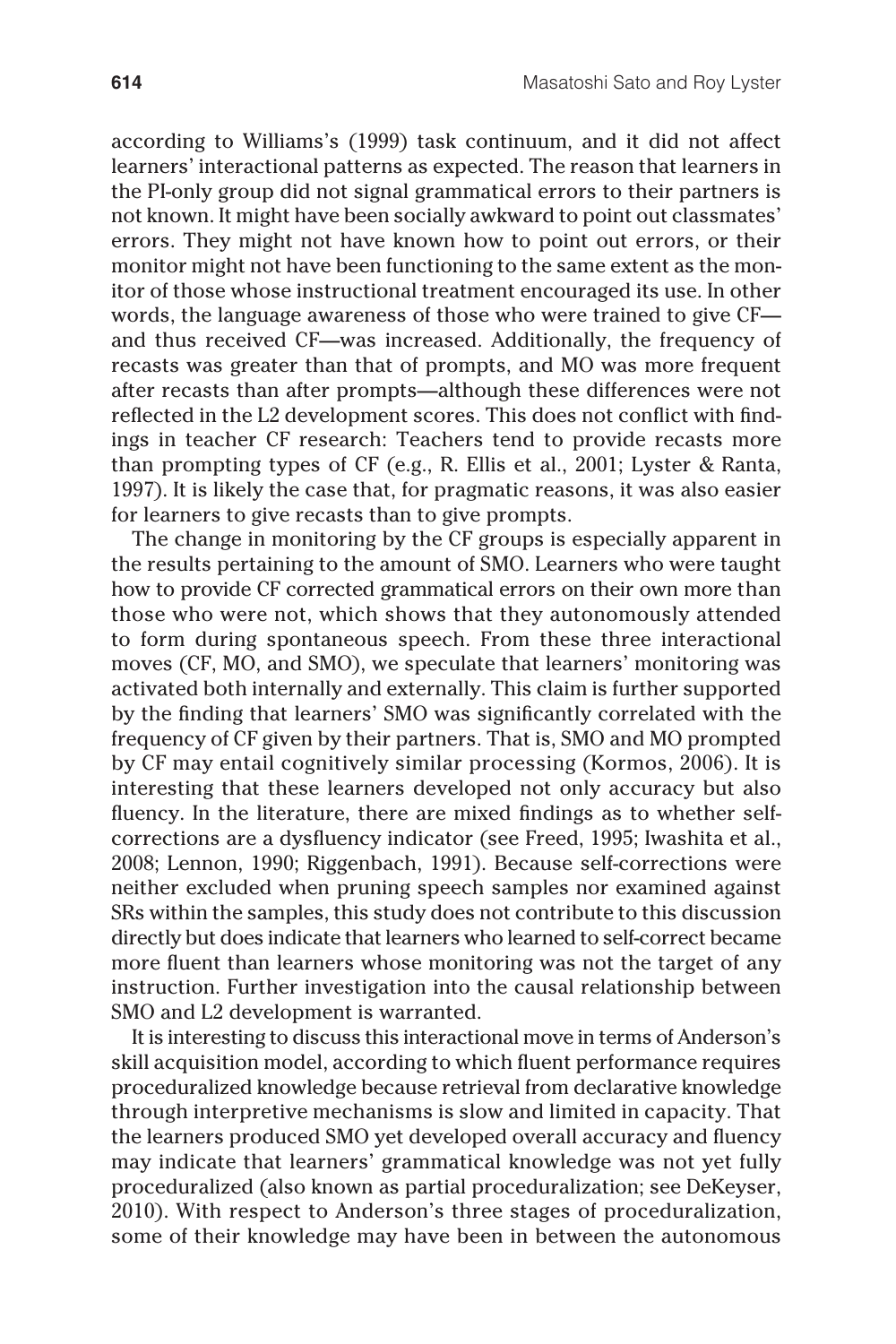and associative stages in which they were still depending on partly declarative and partly procedural knowledge. As is the case in other cognitive research, it is methodologically difficult to identify at what point SRs are fast enough to claim that learners are using automatized knowledge (see Segalowitz & Segalowitz, 1993 ).

Of particular interest in terms of relationships between interactional moves and L2 development is how the two types of negotiation are related to L2 development. Whereas negotiation of form sequences entailing CF was significantly correlated with gains in both accuracy and fluency scores, negotiation for meaning was not related to L2 development at all. Interaction studies in general have attributed L2 development to negotiation for meaning because it creates more comprehensible input, interactional feedback, and MO. However, this study suggests otherwise: Merely working on communication breakdown seems to be less influential on L2 development than collaboratively working on grammatical problems (see Aston, 1986; Foster, 1998). As for accuracy, negotiation for meaning in the present study did not contribute to development insofar as only the CF groups outperformed the control group, even though they did not engage in negotiation for meaning significantly more than the PI-only group. For fluency development, one may claim that the improvement of the PI-only group was due to negotiation for meaning; however, again all treatment groups engaged in negotiation for meaning to a comparable degree. Given also that negotiation for meaning was not correlated with the gain scores, we can therefore conclude that it is not related to fluency development either. In contrast, the frequency of negotiation of form sequences is related to L2 development. This development must be due in part to the negotiation of form or some processing routine manifested in the frequency of negotiation of form. More precisely, it can be claimed that proceduralization resulted from the repeated practice afforded by both peer interaction and peer CF.

Finally, an additional finding in terms of interactional moves and L2 development was the difference between unpruned and pruned SRs. The analyses did not find any significant correlations between gains in unpruned SRs and interactional moves; in contrast, CF and the following modification moves were related to gain scores of pruned SR. Therefore, it can be argued that these two SRs measure different constructs. More specifically, if quantification of CF and MO frequencies taps into L2 learners' cognitive processing, then pruning speech samples may provide more reliable information about the underlying cognitive processing of spontaneous speech production. It can be further argued that CF and peer interaction contribute not only to performance but also to cognitive fluency development. Caution is needed, however, because correlations do not indicate any causality. That is, it may be the case that those who became faster in their cognitive processing due to the practice effect produced more MO in response to CF.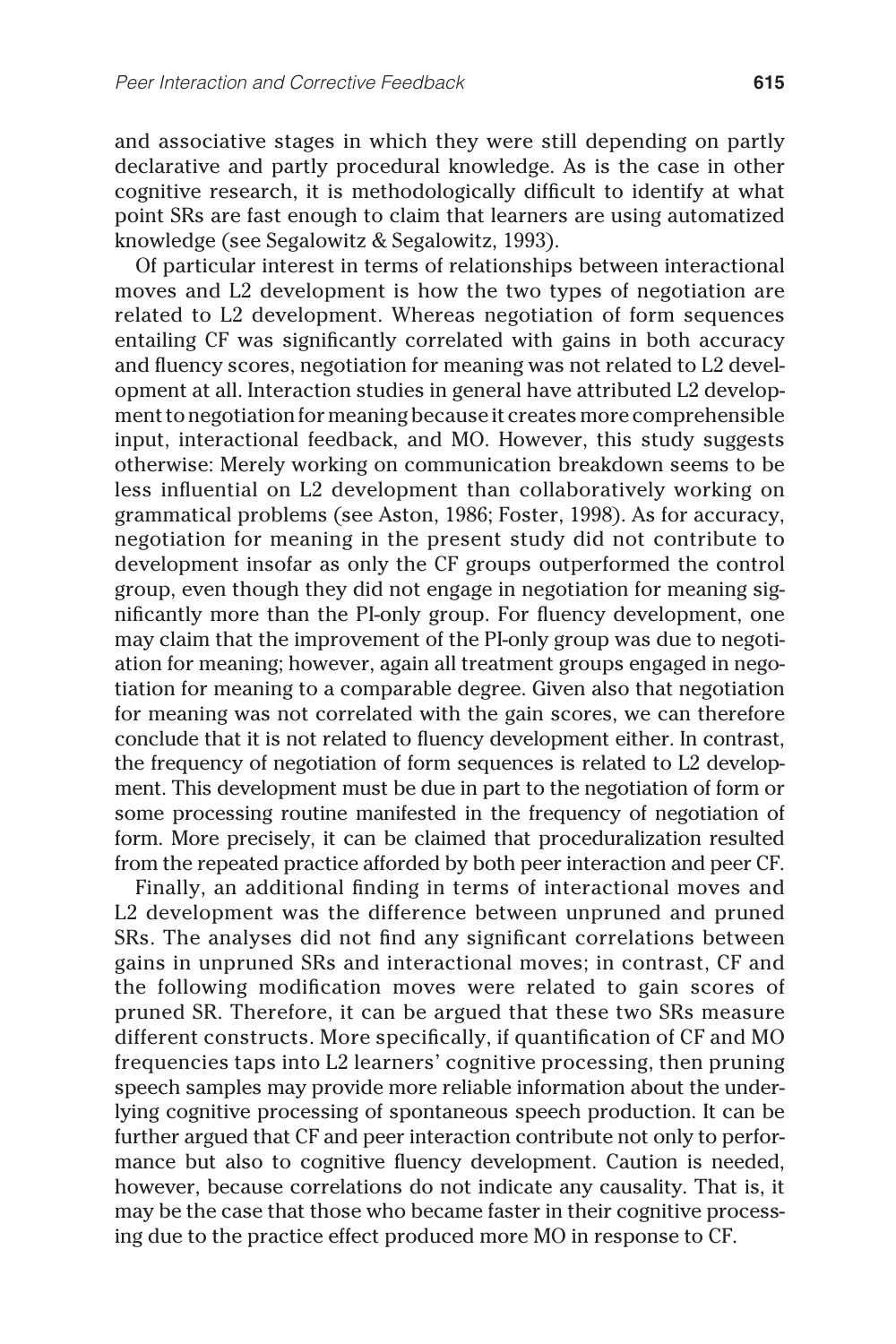### **LIMITATIONS**

The combination of monitoring and practice used in the present study to interpret CF efficacy has certain limitations insofar as it may be restricted to interactional contexts in which learners are not only CF receivers but also providers. As argued by de Bot (1992), there are some issues when applying this theory to L2 speech (e.g., it is not known whether the same production system is employed in first language [L1] and L2 production). Related to this is that the monitoring theory accounts for parallel (fast) processing, and thus it may not be the ideal model for the learners in the present study, who are still struggling to access their grammatical knowledge in spontaneous production. Finally, it is important to remember that the participants had adequate grammatical knowledge on which to draw to provide CF and to produce MO not only after recasts but also after prompts. This design raises the question as to whether the instruction would be effective for learners without explicit knowledge because, according to the declarative-procedural model, "there needs to be knowledge to be practiced" (DeKeyser, 2010, p. 161). The current study suggests that this theoretical approach adds another way of accounting for CF effectiveness to the extent that (a) it applies well to both receiving and providing CF and (b) it explains not only MO but also SMO. Further studies are warranted to test this claim.

Additionally, this empirical study, with its novel instructional approach, had some design issues. For example, the interaction data were collected outside the classrooms at the end of the intervention because it was too noisy to collect individual speech samples from approximately 20 learner pairs concurrently engaged in communicative tasks (see Sato & Perry, 2011). Moreover, the data were obtained from interactions that lasted only 3 min, thus yielding low frequencies. In view of these limitations, the present study calls for future research in which interactional moves are cumulatively collected over time and examined against L2 gain scores. For the same reason, the present study is limited in drawing any definitive conclusions about practice effects resulting from CF. Finally, it must be noted that accuracy was measured as overall percentages of correct clauses. Future research will benefit by conducting more focused linguistic analyses.

#### **CONCLUSION**

In this study, L2 learners were trained to be CF providers and then given communicative tasks to use the strategy. This study distinguishes itself, however, from the strategy-training and task-based language teaching research in several ways. First, the primary purpose of the study was to examine CF as a way of enhancing L2 development rather than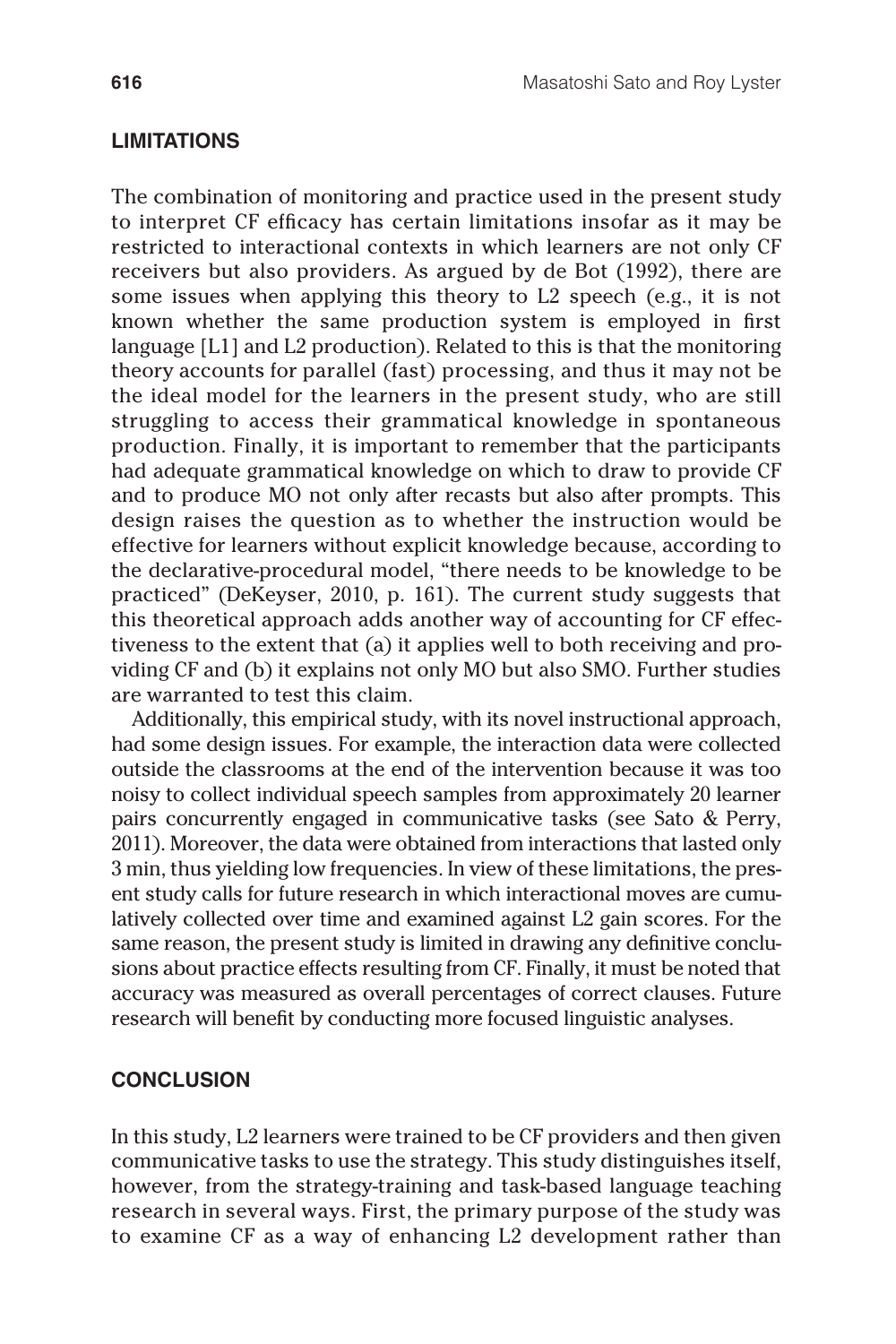examining (a) mastery of the strategy itself (Naughton, 2006), (b) change in participatory patterns (Bajarano, Levine, Olshtain, & Steiner, 1997), or  $(c)$  the relationship between strategy use and proficiency (Lai, 2009; Lam, 2009 ). Second, the communicative task in this study was not designed to elicit any particular linguistic features: It did not give learners any new linguistic information, nor did it help them reach explicit understanding of linguistic properties, nor did it require specific structures for the task to be completed. Instead, a fluency-based task was employed in this study for promoting practice in which CF was integrated to help learners attend to form.

Given these differences, the current study contributes to SLA research in several ways. Although there are studies in which CF was taught as a peer-interaction strategy (Cohen, Weaver, & Li, 1998; Dörnyei, 1995; Nakatani, 2005), this is the first study to examine its effectiveness on L2 development with fine-grained analyses drawing on SLA methodology. The study also offers a new perspective for CF effectiveness drawing on a speech-production model and skill-acquisition theory. Moreover, the study is the first to examine CF efficacy on the development of utterance fluency, which was measured over time analyzing temporal aspects. Particular to this study is that instructional intervention rather than naturalistic exposure to the target language was the variable causing developmental change. Additionally, the study revealed, through experimental design, that peer interaction has a positive impact on fluency development and thus offers insight into the relationship between specific interactional moves and L2 development.

Conducted in intact classrooms (university-level required English classes) over one academic semester, this study has strong ecological validity. The finding that teaching CF to L2 learners is effective and feasible is encouraging especially for foreign language settings in which students do not have much chance to either interact in the target language or benefit from the effects of  $CF$  provided by teachers. A  $L2$  is often taught in the students' and teacher's L1, and, even if it is not, the class is usually too large for learners to engage in communication and receive CF from the teacher (see Block, 2003). From another perspective, peer interaction creates an ideal context for transfer-appropriate processing (Morris, Bransford, & Franks, 1977 ; Segalowitz, 2000 ) given that interaction between nonnative speakers is becoming a more likely real-life situation that learners will encounter (Ridder, Vangehuchten, & Gómez, 2007).

Giving L2 learners opportunities to engage in negotiation of form can also be recommended because CF was found to be correlated with both accuracy and fluency development. It is important to note, however, that the learners in the present study were already form oriented and needed to proceduralize their rule-based knowledge to access it during spontaneous production. In such cases, it may not be a good pedagogical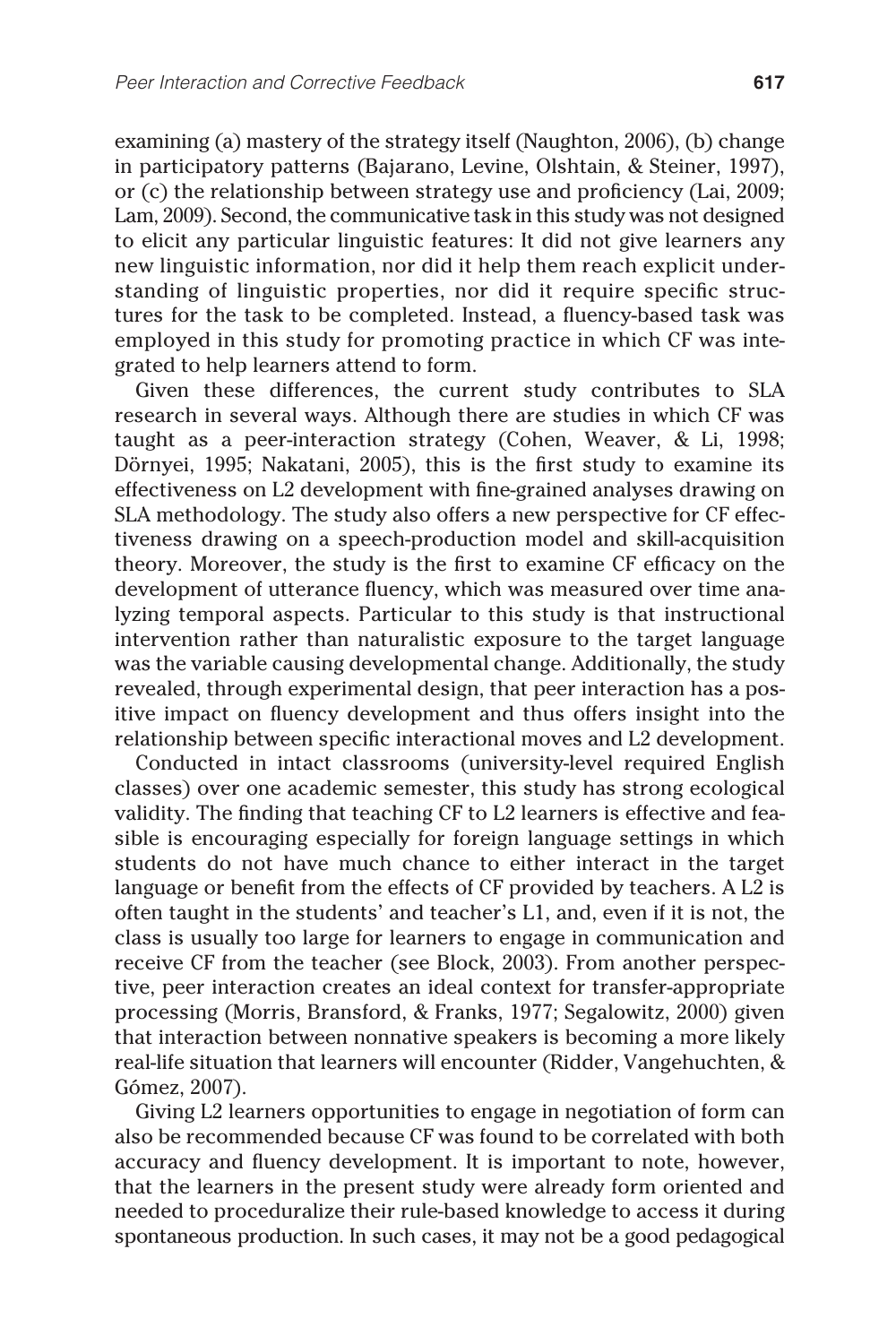option to have them become too analytical during meaningful interaction, as also claimed by Lyster and Mori's ( 2006 ) counterbalance hypothesis (see also Sato, 2011 , for conceptualization of form orientation). Instead, it seems more important to give learners activities in which they engage in meaningful repeated practice. Of importance to further research into CF is the present study's finding that CF provided by peers is a feasible option for helping learners to attend to form in effective ways during peer interaction.

(*Received 30 September 2011* )

#### **REFERENCES**

- Adams, R. (2007). Do second language learners benefit from interacting with each other? In A. Mackey (Ed.), *Conversational interaction in second language acquisition: A collection of empirical studies* (pp. 29–51). Oxford: Oxford University Press.
- Ammar, A. (2008). Prompts and recasts: Differential effects on second language morphosyntax. *Language Teaching Research*, 12, 183-210.
- Ammar, A., & Spada, N. (2006). One size fits all? Recasts, prompts and L2 learning. *Studies in Second Language Acquisition*, *28*, 543 – 574 .
- Anderson, J. (1983). *The architecture of cognition*. Cambridge, MA: Harvard University Press.
- Anderson, J. (1995). *Learning and memory: An integrated approach*. New York: Wiley.
- Anderson, J. (2005). *Cognitive psychology and its implications* (6th ed.). New York: Worth.
- Anderson, J., & Schunn, C. (2000). Implications of the ACT-R learning theory: No magic bullets. In R. Glaser (Ed.), *Advances in instructional psychology* (Vol. 5, pp. 1-33). Mahwah, NJ: Erlbaum.
- Aston, G. (1986). Trouble-shooting in interaction with learners: The more the merrier? Applied Linguistics, 7, 128-143.
- Bajarano, Y., Levine, T., Olshtain, E., & Steiner, J. (1997). The skilled use of interaction strategies: Creating a framework for improved small-group communicative interaction in the language classroom. *System*, 25, 203-214.
- Basturkmen, H., Loewen, S., & Ellis, R. (2004). Teachers' stated beliefs about incidental focus on form and their classroom practices . *Applied Linguistics*, *25*, 243 – 272 .
- Bigelow, M., delMas, R., Hansen, K., & Tarone, E. (2006). Literacy and the processing of oral recasts in SLA. *TESOL Quarterly*, 40, 665-689.
- Block , D.( 2003 ). *The social turn in second language acquisition*. Washington, DC : Georgetown University Press .
- Bruton, A., & Samuda, V. (1980). Learner and teacher roles in the treatment of oral error in group work. *RELC Journal*, 11, 49-63.
- Buckwalter, P. (2001). Repair sequences in Spanish L2 dyadic discourse: A descriptive study. Modern Language Journal, 85, 380-397.
- Bygate, M. (1996). Effects of task repetition: Appraising the developing language of learners. In D. Willis & J. Willis (Eds.), *Challenge: Change in language teaching* (pp. 136–146). London: Heinemann.
- Chamot , A. , Barnhardt , S. , El-Dinary , P. , & Robbins , J.( 1999 ). *The learning strategies handbook*. London: Longman.
- Cohen, A. (1998). Second language learning and language use strategies: Defining terms. In A. Cohen (Ed.), *Strategies in learning and using a second language* (pp. 3–23). London: Longman.
- Cohen, A., Weaver, S., & Li, T.-Y. (1998). The impact of strategies-based instruction on speaking a foreign language . In A. Cohen(Ed.), *Strategies in learning and using a second language* (pp. 107-156). London: Longman.
- Cohen, J. (1988). *Statistical power analysis for the behavioral sciences*. Mahwah, NJ: Erlbaum.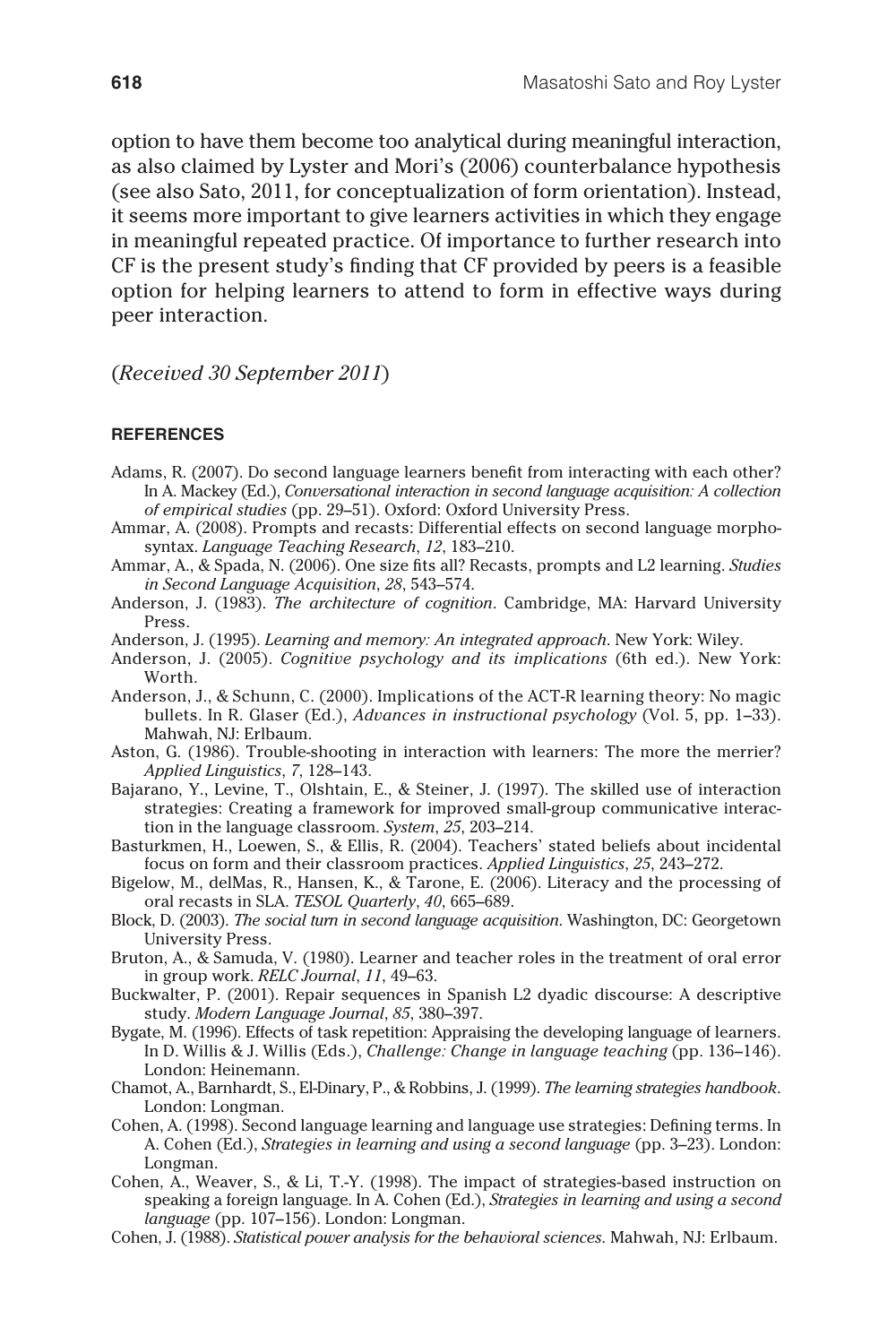- Crookes , G.( 1991 ). Second language speech production research: A methodologically oriented review. *Studies in Second Language Acquisition*, 13, 113–132.
- Cucchiarini, C., Strik, H., & Boves, L. (2002). Quantitative assessment of second language learners' fluency: Comparisons between read and spontaneous speech. *Journal of the* Acoustical Society of America, 111, 2862-2873.
- de Bot, K. (1992). A bilingual production model: Levelt's "speaking" model adapted. *Applied Linguistics*, 13, 1–24.
- de Bot, K. (1996). The psycholinguistics of the output hypothesis. *Language Learning*, 46, 529-555.
- de Jong, N., & Perfetti, C. (2011). Fluency training in the ESL classroom: An experimental study of fluency development and proceduralization. *Language Learning*, 61, 533–568.
- DeKeyser, R. (1998). Beyond focus on form: Cognitive perspectives on learning and practicing second language grammar . In C. Doughty& J. Williams(Eds.), *Focus on form in classroom*  second language acquisition (pp. 42-63). New York: Cambridge University Press.
- DeKeyser, R. (2001). Automaticity and automatization. In P. Robinson (Ed.), *Cognition and* second language instruction (pp. 125-151). New York: Cambridge University Press.
- DeKeyser , R.( 2003 ). Implicit and explicit learning . In C. Doughty& M. Long(Eds.), *Handbook of second language acquisition* (pp. 313–348). Oxford: Blackwell.
- DeKeyser , R . (Ed.). ( 2007 ). *Practice in a second language: Perspectives from applied linguistics*  and cognitive psychology. New York: Cambridge University Press.
- DeKeyser , R.( 2010 ). Practice for second language learning: Don't throw out the baby with the bathwater . *International Journal of English Studies*, *10*, 155 – 165 .
- Derwing, T., Munro, M., & Thomson, R. (2008). A longitudinal study of ESL learners' fluency and comprehensibility development. *Applied Linguistics*, 29, 359–380.
- Dörnyei, Z. (1995). On the teachability of communication strategies. *TESOL Quarterly*, 29, 55-85.
- Doughty , C.( 2001 ). Cognitive underpinnings of focus on form . In P. Robinson(Ed.), *Cognition*  and second language instruction (pp. 206-257). New York: Cambridge University Press.
- Doughty, C., & Williams, J. (1998). Issues and terminology. In C. Doughty & J. Williams (Eds.), *Focus on form in classroom second language acquisition* (pp. 1–11). New York: Cambridge University Press .
- Douglas, D. (2001). Performance consistency in second language acquisition and language testing research: A conceptual gap. *Second Language Research*, 17, 442–456.
- Egi, T. (2007). Interpreting recasts as linguistic evidence: The role of linguistic target, length, and degree of change . *Studies in Second Language Acquisition*, *29*, 511 – 537 .
- Ellis , N.( 2002 ). Frequency effects in language processing: A review with implications for theories of implicit and explicit language acquisition . *Studies in Second Language Acquisition*, *24*, 143 – 188 .
- Ellis, N. (2005). At the interface: Dynamic interactions of explicit and implicit language knowledge. *Studies in Second Language Acquisition*, 27, 305-352.
- Ellis , R.( 1994 ). A theory of instructed second language acquisition . In N. Ellis(Ed.), *Implicit and explicit learning of languages* (pp. 79 – 114 ). San Diego, CA : Academic Press .
- Ellis , R.( 2005 ). Measuring implicit and explicit knowledge of a second language: A psychometric study. *Studies in Second Language Acquisition*, 27, 141-172.
- Ellis , R.( 2006 ). Researching the effects of form-focused instruction on L2 acquisition . *AILA Review*, *19*, 18 – 41 .
- Ellis, R. (2007). The differential effects of corrective feedback on two grammatical structures . In A. Mackey(Ed.), *Conversational interaction in second language acquisition: A collection of empirical studies* (pp. 339 – 360 ). Oxford : Oxford University Press .
- Ellis, R. (2009a). Corrective feedback and teacher development. *L2 Journal*, 1, 3-18.
- Ellis, R. (2009b). Implicit and explicit learning, knowledge and instruction. In R. Ellis, S. Loewen , C. Elder , R. Erlam , J. Philp , & H. Reinders(Eds.), *Implicit and explicit knowledge in second language learning, testing and teaching* (pp. 3–25). Bristol, UK: Multilingual Matters.
- Ellis, R., Basturkmen, H., & Loewen, S. (2001). Learner uptake in communicative ESL lessons. *Language Learning*, *51*, 281 – 318 .
- Ellis, R., Loewen, S., & Erlam, R. (2006). Implicit and explicit corrective feedback and the acquisition of L2 grammar. *Studies in Second Language Acquisition*, 28, 339-368.
- Ellis, R., & Sheen, Y. (2006). Reexamining the role of recasts in second language acquisition. *Studies in Second Language Acquisition*, *28*, 575 – 600 .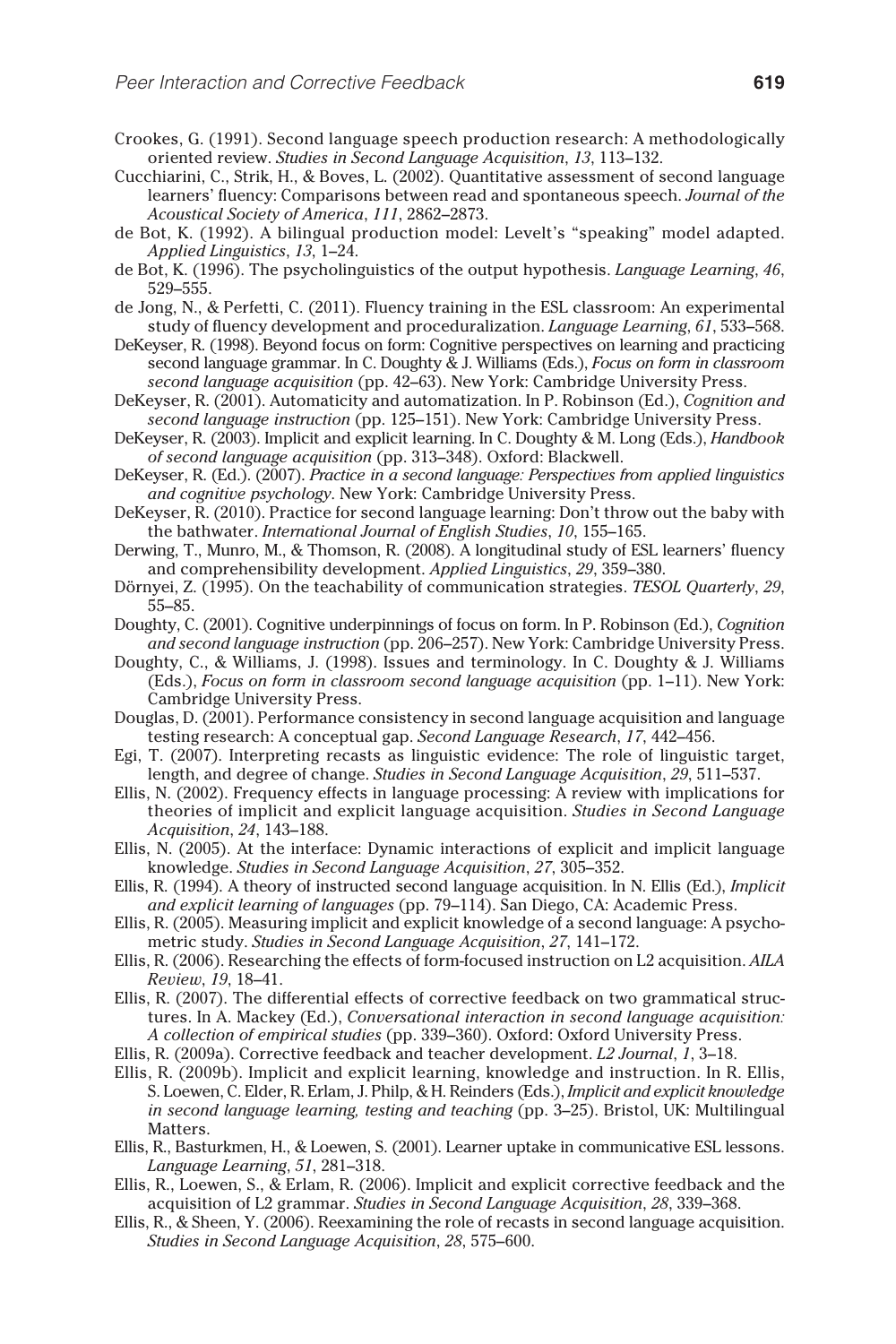- Foster , P.( 1998 ). A classroom perspective on the negotiation of meaning . *Applied Linguistics*, *14*, 1–23.
- Foster, P., & Skehan, P. (1996). The influence of planning and task type on second language performance. *Studies in Second Language Acquisition*, 18, 293-323.
- Fotos, S., & Ellis, R. (1991). Communication about grammar: A task-based approach. *TESOL Quarterly*, 25, 605-628.
- Freed, B. (1995). What makes us think that students who study abroad become fluent? In B. Freed (Ed.), *Second language acquisition in a study abroad context* (pp. 123–148). Amsterdam: Benjamins.
- Freed, B., Dewey, D., Segalowitz, N., & Randall, H. (2004). The language contact profile. *Studies in Second Language Acquisition, 26, 349-356.*
- García Mayo, M., & Pica, T. (2000). Interaction among proficient learners: Are input, feedback and output needs addressed in a foreign language context? *Studia Linguistica*, *54*, 272-279.
- Gass, S. (1997). *Input, interaction, and the second language learner*. Mahwah, NJ: Erlbaum.
- Gass , S.( 2003 ). Input and interaction . In C. Doughty& M. Long(Eds.), *Handbook of second language acquisition* (pp. 224–255). Oxford: Blackwell.
- Gass, S., & Varonis, E. (1989). Incorporated repairs in nonnative discourse. In M. Eisenstein (Ed.), *The dynamic interlanguage: Empirical studies in second language variation* (pp. 71–86). New York: Plenum Press.
- Green , P. , & Hecht , K.( 1992 ). Implicit and explicit grammar: An empirical study . *Applied Linguistics*, 13, 168-184.
- Harmer, J. (1998). *How to teach English: An introduction to the practice of English language teaching*. London: Longman.
- Hatch , E. , & Lazaraton , A.( 1991 ). *The research manual: Design and statistics for applied linguistics*. Rowley, MA: Newbury House.
- Hulstijn, J. (2002). Towards a unified account of the representation, processing and acquisition of second language knowledge . *Second Language Research*, *18*, 193-223.
- Hulstijn, J. (2005). Theoretical and empirical issues in the study of implicit and explicit second-language learning. *Studies in Second Language Acquisition*, 27, 129-140.
- Hulstijn, J., & de Graaff, R. (1994). Under what conditions does explicit knowledge of a second language facilitate the acquisition of implicit knowledge? A research proposal . *AILA Review*, *11*, 97 – 113 .
- Hulstijn, J., & Hulstijn, W. (1984). Grammatical errors as a function of processing constraints and explicit knowledge. *Language Learning*, 34, 23-43.
- Iñárritu , A. G . (Director), & Arriaga , G.(Writer). ( 2006 ). *Babel* [Motion picture]. United States: Central Films.
- Indefrey, P., & Levelt, W. (2004). The spatial and temporal signatures of word production components. *Cognition*, 92, 101-144.
- Iwashita, N., Brown, A., McNamara, T., & O'Hagan, S. (2008). Assessed levels of second language speaking proficiency: How distinct? *Applied Linguistics*, 29, 24–49.
- Izumi, S. (2003). Comprehension and production processes in second language learning: In search of the psycholinguistic rationale of the output hypothesis . *Applied Linguistics*, 24, 168-196.
- Izumi, S., & Bigelow, M. (2000). Does output promote noticing and second language acquisition? *TESOL Quarterly*, 34, 239-278.
- Johnson, K. (1996). *Language teaching and skill learning*. Oxford: Blackwell.
- Kappel, G. (1991). *Design and analysis: A researcher's handbook* (3rd ed.). Englewood Cliffs, NJ: Prentice Hall.
- Keselman, H., Huberty, C., Lix, L., Olejnik, S., Cribbie, R., Donahue, B., et al. (1998). Statistical practices of educational researchers: An analysis of their ANOVA, MANOVA, and ANCOVA analyses. *Review of Educational Research*, 68, 350-386.
- Kormos, J. (1999). Monitoring and self-repair in L2. *Language Learning*, 49, 303-342.
- Kormos, J. (2006). *Speech production and second language acquisition*. Mahwah, NJ: Erlbaum.
- Kowal, M., & Swain, M. (1997). From semantic to syntactic processing: How can we promote metalinguistic awareness in the French immersion classroom? In R. Johnson & M. Swain (Eds.), *Immersion education: International perspectives* (pp. 284–309). New York: Cambridge University Press .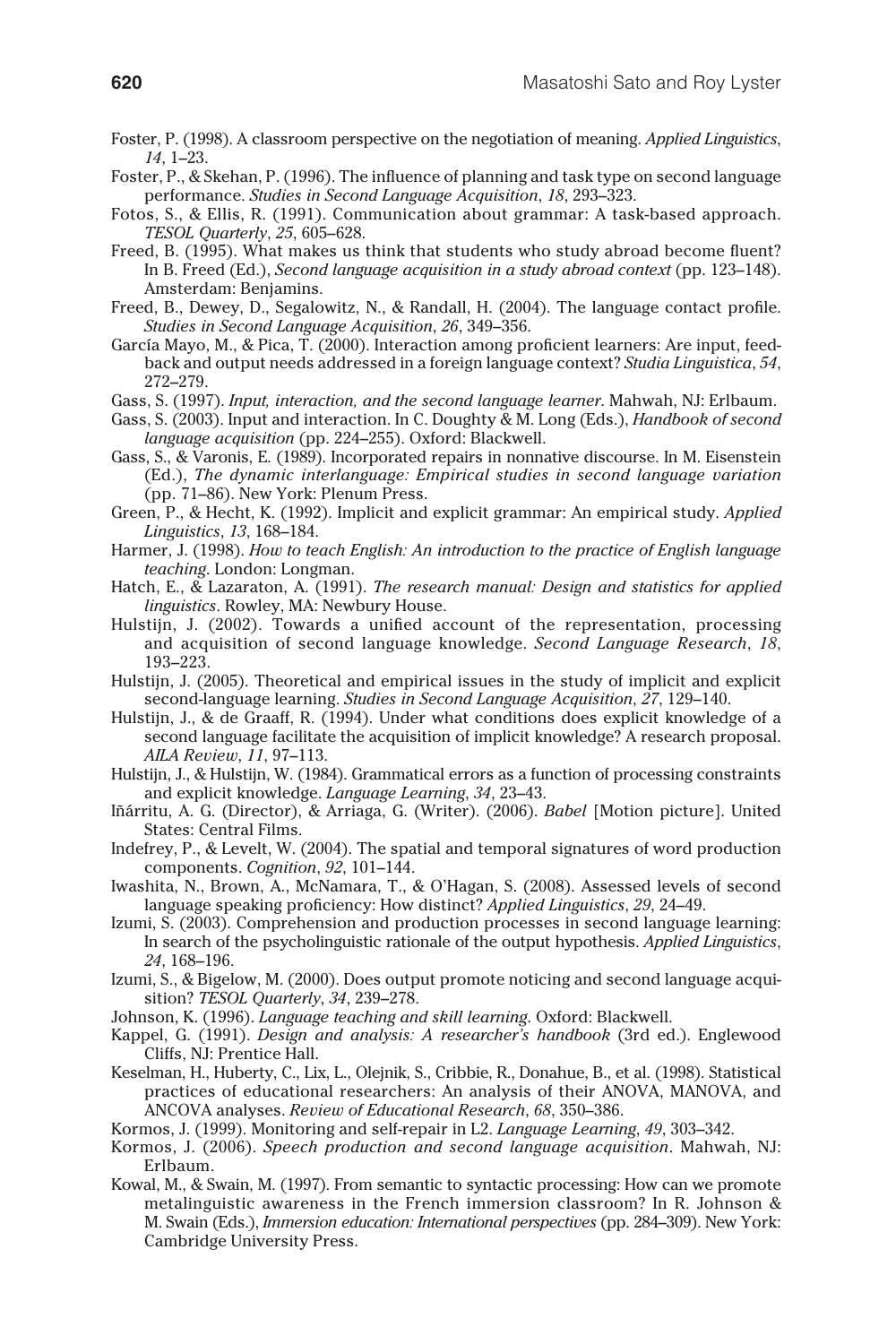- Lai, Y.-C. (2009). Language learning strategy use and English proficiency of university freshmen in Taiwan. *TESOL Quarterly*, 43, 255-280.
- Lam, W. (2009). Examining the effects of metacognitive strategy instruction on ESL group discussions: A synthesis of approaches . *Language Teaching Research*, *13*,  $129 - 150$ .
- Landis, J., & Koch, G. (1977). The measurement of observer agreement for categorical data. *Biometrics*, 33, 159-174.
- Larson-Hall, J. (2010). A guide to doing statistics in second language research using SPSS. London: Routledge.
- Lennon, P. (1990). Investigating fluency in EFL: A quantitative approach. *Language Learning*, 40, 387-417.
- Levelt, W. (1983). Monitoring and self-repair in speech. *Cognition*, 14, 41–104.
- Levelt, W. (1989). *Speaking: From intention to articulation*. Cambridge, MA: MIT Press.
- Levelt, W. (1999). Language production: A blueprint of the speaker. In C. Brown  $\&$ P. Hagoort (Eds.), *Neurocognition of language* (pp. 83–122). Oxford: Oxford University Press.
- Li , S.( 2010 ). The effectiveness of corrective feedback in SLA: A meta-analysis . *Language Learning*, 60, 309-365.
- Lightbown, P., & Spada, N. (1990). Focus-on-form and corrective feedback in communicative language teaching: Effects on second language learning . *Studies in Second Language Acquisition*, *12*, 429 – 448 .
- Loewen, S. (2004). Uptake in incidental focus on form in meaning-focused ESL lessons. *Language Learning*, 54, 153-187.
- Loewen, S. (2005). Incidental focus on form and second language learning. *Studies in Second Language Acquisition, 27, 361-386.*
- Loewen, S. (2011). Focus on form. In E. Hinkel (Ed.), *Handbook of research in second language teaching and learning* (Vol. 2, pp. 576–592). London: Routledge.
- Loewen, S., & Philp, J. (2006). Recasts in the adult English L2 classroom: Characteristics, explicitness, and effectiveness. *Modern Language Journal*, 90, 536–556.
- Long, M. (1996). The role of the linguistic environment in second language acquisition. In W. Ritchie & T. Bhatia (Eds.), *Handbook of second language acquisition* (pp. 413-468). San Diego, CA: Academic Press.
- Long, M.,  $\&$  Robinson, P. (1998). Focus on form: Theory, research, and practice. In C. Doughty& J. Williams(Eds.), *Focus on form in classroom second language acquisition* (pp. 15–41). New York: Cambridge University Press.
- Loschky, L., & Bley-Vroman, R. (1993). Grammar and task-based methodology. In G. Crookes & S. Gass (Eds.), *Tasks and language learning* (pp. 123-167). Bristol, UK: Multilingual Matters.
- Lyster, R. (1994). La négociation de la forme: stratégie analytique en classe d'immersion [Negotiation of form: An analytic strategy in immersion classrooms] . *Canadian Modern Language Review*, *50*, 446 – 465 .
- Lyster, R. (1998). The ambiguity of recasts and repetition in L2 classroom discourse. *Studies in Second Language Acquisition, 20, 51–81.*
- Lyster, R. (2002). The importance of differentiating negotiation of form and meaning in classroom interaction . In P. Burmeister , T. Piske , & A. Rohde(Eds.), *An integrated view of language development: Papers in honor of Henning Wode* (pp. 381–397). Trier, Germany: Wissenschaftlicher Verlag Trier.
- Lyster, R. (2004). Differential effects of prompts and recasts in form-focused instruction. *Studies in Second Language Acquisition, 26, 399-432.*
- Lyster , R. , & Izquierdo , J.( 2009 ). Prompts versus recasts in dyadic interaction . *Language*  Learning, 59, 453-498.
- Lyster, R.,  $\&$  Mori, H. (2006). Interactional feedback and instructional counterbalance. *Studies in Second Language Acquisition, 28, 269-300.*
- Lyster, R., & Ranta, L. (1997). Corrective feedback and learner uptake: Negotiation of form in communicative classrooms . *Studies in Second Language Acquisition*, *19*,  $37 - 66.$
- Lyster , R. , & Saito , K.( 2010 ). Oral feedback in classroom SLA: A meta-analysis . *Studies in Second Language Acquisition*, *32*, 265 – 302 .
- Mackey , A.( 2006 ). Feedback, noticing and instructed second language learning . *Applied Linguistics*, *27*, 405 – 430 .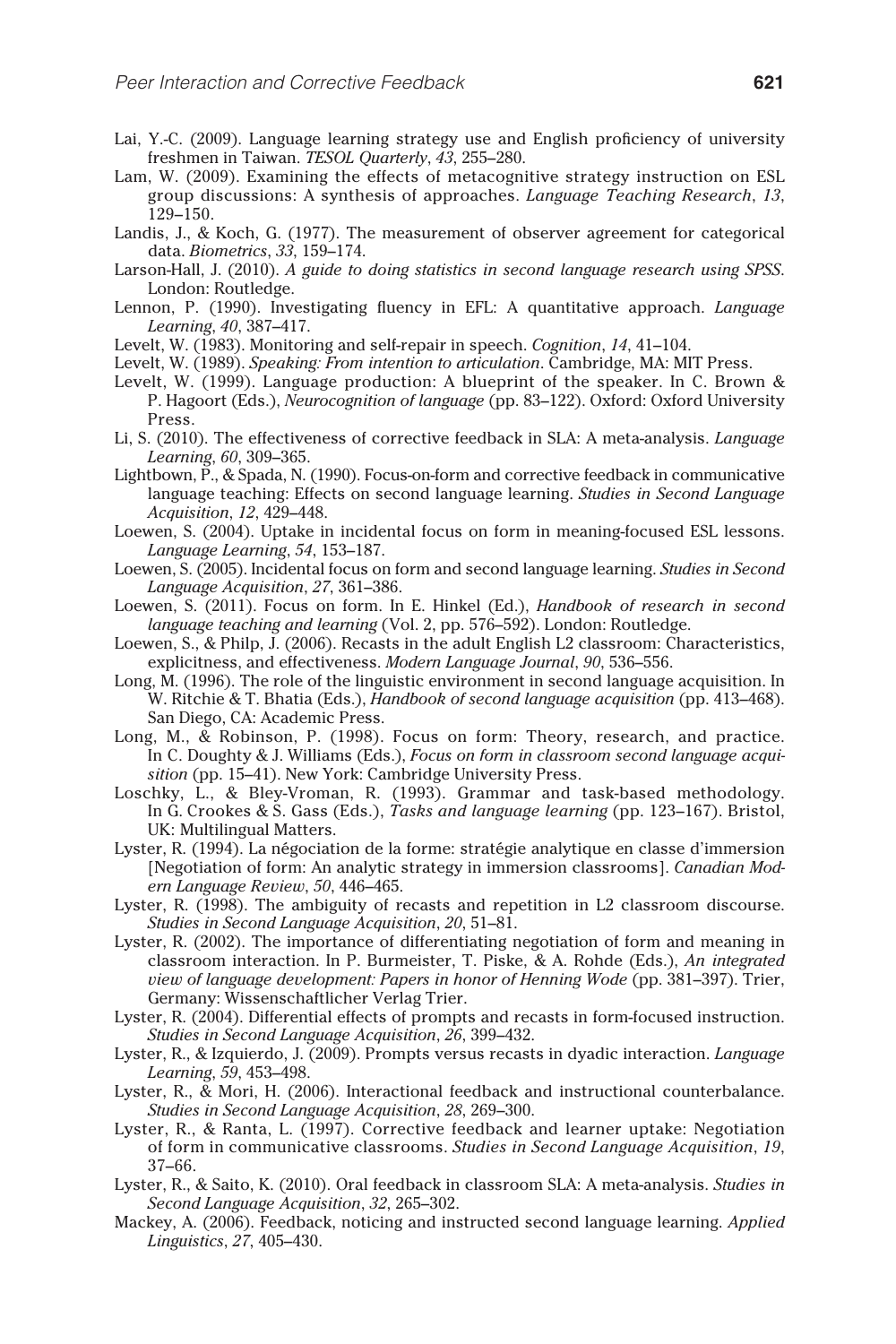- Mackey, A. (2007). Introduction: The role of conversational interaction in second language acquisition . In A. Mackey(Ed.), *Conversational interaction in second language acquisition:*  A collection of empirical studies (pp. 1–26). Oxford: Oxford University Press.
- Mackey, A., & Goo, J. (2007). Interaction research in SLA: A meta-analysis and research synthesis . In A. Mackey(Ed.), *Conversational interaction in second language acquisition:*  A collection of empirical studies (pp. 407-452). Oxford: Oxford University Press.
- Mackey, A., Oliver, R., & Leeman, J. (2003). Interactional input and the incorporation of feedback: An exploration of NS-NNS and NNS-NNS adult and child dyads . *Language Learning*, *53*, 35 – 66 .
- Mackey, A., & Philp, J. (1998). Conversational interaction and second language development: Recasts, responses, and red herrings? *Modern Language Journal*, *82*, 338 – 356 .
- MacWhinney , B.( 2009 ). *The CHILDES project: Tools for analyzing talk: Vol. 2: Transcription format and programs*. Department of Psychology, Carnegie Mellon University .
- McDonough, K. (2005). Identifying the impact of negative feedback and learners' responses on ESL question development . *Studies in Second Language Acquisition*, *27*, 79 – 103 .
- McDonough, K., & Mackey, A. (2000). Communicative tasks, conversational interaction, and linguistic form: An empirical study of Thai . *Foreign Language Annals*, *33*,  $82 - 91.$
- McDonough, K., & Mackey, A. (2006). Responses to recasts: Repetitions, primed production, and linguistic development. *Language Learning*, 56, 693-720.
- Miyagi, K., Sato, M., & Crump, A. (2009). To challenge the unchallenged: Potential of non-"standard" Englishes for Japanese EFL learners. *JALT Journal*, 31, 261-273.
- Morris, C., Bransford, J., & Franks, J. (1977). Levels of processing versus transfer appropriate processing. *Journal of Verbal Learning & Verbal Bahavior*, 16, 519–533.
- Morrison, D., & Low, G. (1983). Monitoring and the second language learner. In J. Richards & R. Schmidt (Eds.), *Language and communication* (pp. 228-250). London: Longman.
- Muranoi, H. (2007). Output practice in the L2 classroom. In R. DeKeyser (Ed.), *Practice in a second language: Perspectives from applied linguistics and cognitive psychology* (pp. 51–84). New York: Cambridge University Press.
- Nabei, T., & Swain, M. (2002). Learner awareness of recasts in classroom interaction: A case study of an adult EFL student's second language learning . *Language Awareness*, *11*, 43–63.
- Nakatani, Y. (2005). The effects of awareness-raising instruction on oral communication strategy use. Modern Language Journal, 89, 76-91.
- Nation, P. (1989). Improving speaking fluency. *System*, 17, 377–384.
- Naughton, D. (2006). Cooperative strategy training and oral interaction: Enhancing small group communication in the language classroom . *Modern Language Journal*, 90, 169-184.
- Newell, A., & Rosenbloom, P. (1981). Mechanisms of skill acquisition and the law of practice. In J. Anderson (Ed.), *Cognitive skills and their acquisition* (pp. 1–55). Mahwah, NJ: Erlbaum.
- Nicholas, H., Lightbown, P., & Spada, N. (2001). Recasts as feedback to language learners. *Language Learning*, *51*, 719 – 758 .
- Nobuyoshi, J., & Ellis, R. (1993). Focused communication tasks and second language acquisition . *ELT Journal*, *47*, 203 – 210 .
- O'Donnell, K. (2005). Japanese secondary English teachers: Negotiation of educational roles in the face of curricular reform. *Language, Culture and Curriculum*, *18*, 300–315.
- Olejnik, S., Li, J., Supattathum, S., & Huberty, C. (1997). Multiple testing and statistical power with modified Bonferroni procedures. Journal of Educational and Behavioral *Statistics*, *22*, 389 – 406 .
- Ortega, L. (2009). *Understanding second language acquisition*. London: Hodder Education.
- Oxford , R.( 1990 ). *Language learning strategies: What every teacher should know*. Rowley, MA: Newbury House.
- Panova, I., & Lyster, R. (2002). Patterns of corrective feedback and uptake in an adult ESL classroom. *TESOL Quarterly*, 36, 573-595.
- Paradis, M. (2004). *A neurolinguistic theory of bilingualism*. Amsterdam: Benjamins.
- Paradis, M. (2009). *Declarative and procedural determinants of second languages*. Amsterdam: Benjamins.
- Pica, T. (1994). Research on negotiation: What does it reveal about second-language learning conditions, processes, and outcomes? *Language Learning*, 44, 493–527.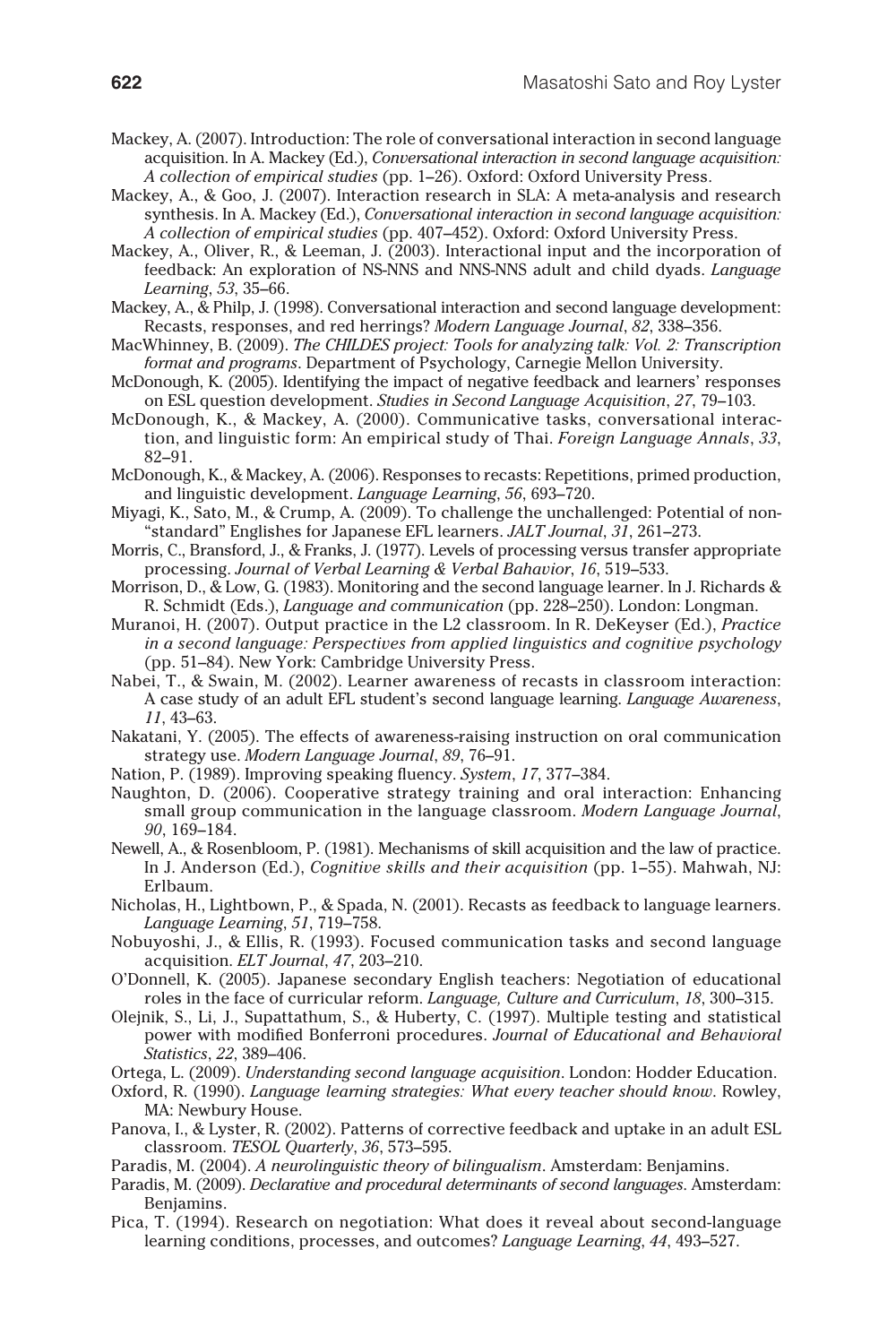- Pica, T., Kanagy, R., & Falodun, J. (1993). Choosing and using tasks for second language instruction and research . In G. Crookes& S. Gass(Eds.), *Tasks and language learning:*  Integrating theory and practice (pp. 9-34). Bristol, UK: Multilingual Matters.
- Pica, T., Lincoln-Porter, F., Paninos, D., & Linnell, J. (1996). Language learners' interaction: How does it address the input, output, and feedback needs of L2 learners? *TESOL Quarterly*, 30, 59-84.
- Porter, P. (1986). How learners talk to each other: Input and interaction in task-centered discussions . In R. Day(Ed.), *Talking to learn: Conversation in second language acquisition* (pp. 200–222). Rowley, MA: Newbury House.
- Ranta, L., & Lyster, R. (2007). A cognitive approach to improving immersion students' oral language abilities: The Awareness-Practice-Feedback sequence. In R. DeKeyser (Ed.), *Practice in a second language: Perspective from applied linguistics and cognitive*  psychology (pp. 141-160). New York: Cambridge University Press.
- Ridder, I., Vangehuchten, L., & Gómez, M. (2007). Enhancing automaticity through taskbased language learning. *Applied Linguistics*, 28, 309–315.
- Riggenbach, H. (1991). Toward an understanding of fluency: A microanalysis of nonnative speaker conversations. *Discourse Processes*, 14, 423-441.
- Robinson , P.( 1995 ). Attention, memory, and the "noticing" hypothesis . *Language Learning*, *45*, 283 – 331 .
- Russell, J., & Spada, N. (2006). The effectiveness of corrective feedback for the acquisition of L2 grammar . In J. Norris& L. Ortega(Eds.), *Synthesizing research on language learning and teaching* (pp. 133-162). Amsterdam: Benjamins.
- Sato, M. (2007). Social relationships in conversational interaction: A comparison between learner-learner and learner-NS dyads. *JALT Journal*, 29, 183-208.
- Sato, M. (2011). Constitution of form-orientation: Contributions of context and explicit knowledge to learning from recasts. *Canadian Journal of Applied Linguistics*, 14, 1-28.
- Sato, M., & Lyster, R. (2007). Modified output of Japanese EFL learners: Variable effects of interlocutor vs. feedback types . In A. Mackey(Ed.), *Conversational interaction in second language acquisition: A collection of empirical studies* (pp. 123–142). Oxford: Oxford University Press .
- Sato, M., & Perry, B. (2011). How to transform second language learners into interactive corrective feedback providers . In M. Skier& M. Walsh(Eds.), *Pan-SIG 2010 conference proceedings* (pp. 188–205). Kyoto, Japan: JALT.
- Schmidt, R. (1990). The role of consciousness in second language learning. *Applied Linguistics*, *11*, 129-158.
- Schmidt, R. (1994). Deconstructing consciousness in search of useful definitions for applied linguistics. *AILA Review*, 11, 11-26.
- Schmidt, R. (2001). Attention. In P. Robinson (Ed.), *Cognition and second language instruction* (pp. 3–32). New York: Cambridge University Press.
- Seedhouse, P. (1997). Combining form and meaning. *ELT Journal*, 51, 337-344.
- Segalowitz, N. (2000). Automaticity and attentional skill in fluent performance. In H. Riggenbach (Ed.), *Perspectives on fluency* (pp. 200-219). Ann Arbor: University of Michigan Press .
- Segalowitz, N. (2003). Automaticity and second languages. In C. Doughty & M. Long (Eds.), *Handbook of second language acquisition* (pp. 382–408). Oxford: Blackwell.
- Segalowitz, N. (2010). *Cognitive bases of second language fluency*. London: Routledge.
- Segalowitz, N., & Freed, B. (2004). Context, contact, and cognition in oral fluency acquisition: Learning Spanish in at home and study abroad contexts . *Studies in Second Language Acquisition*, *26*, 173 – 199 .
- Segalowitz , N. , & Lightbown , P.( 1999 ). Psycholinguistic approaches to SLA . *Annual Review of Applied Linguistics*, *19*, 43 – 63 .
- Segalowitz, N., & Segalowitz, S. (1993). Skilled performance, practice, and the differentiation of speed-up from automatization effects: Evidence from second language word recognition. *Applied Psycholinguistics*, 14, 369-385.
- Sheen, Y. (2006). Exploring the relationship between characteristics of recasts and learner uptake. *Language Teaching Research*, 8, 361-392.
- Sheen, Y. (2007). The effects of corrective feedback, language aptitude, and learner attitudes on the acquisition of English articles . In A. Mackey(Ed.), *Conversational interaction in second language acquisition: A collection of empirical studies* (pp. 301–322). Oxford: Oxford University Press .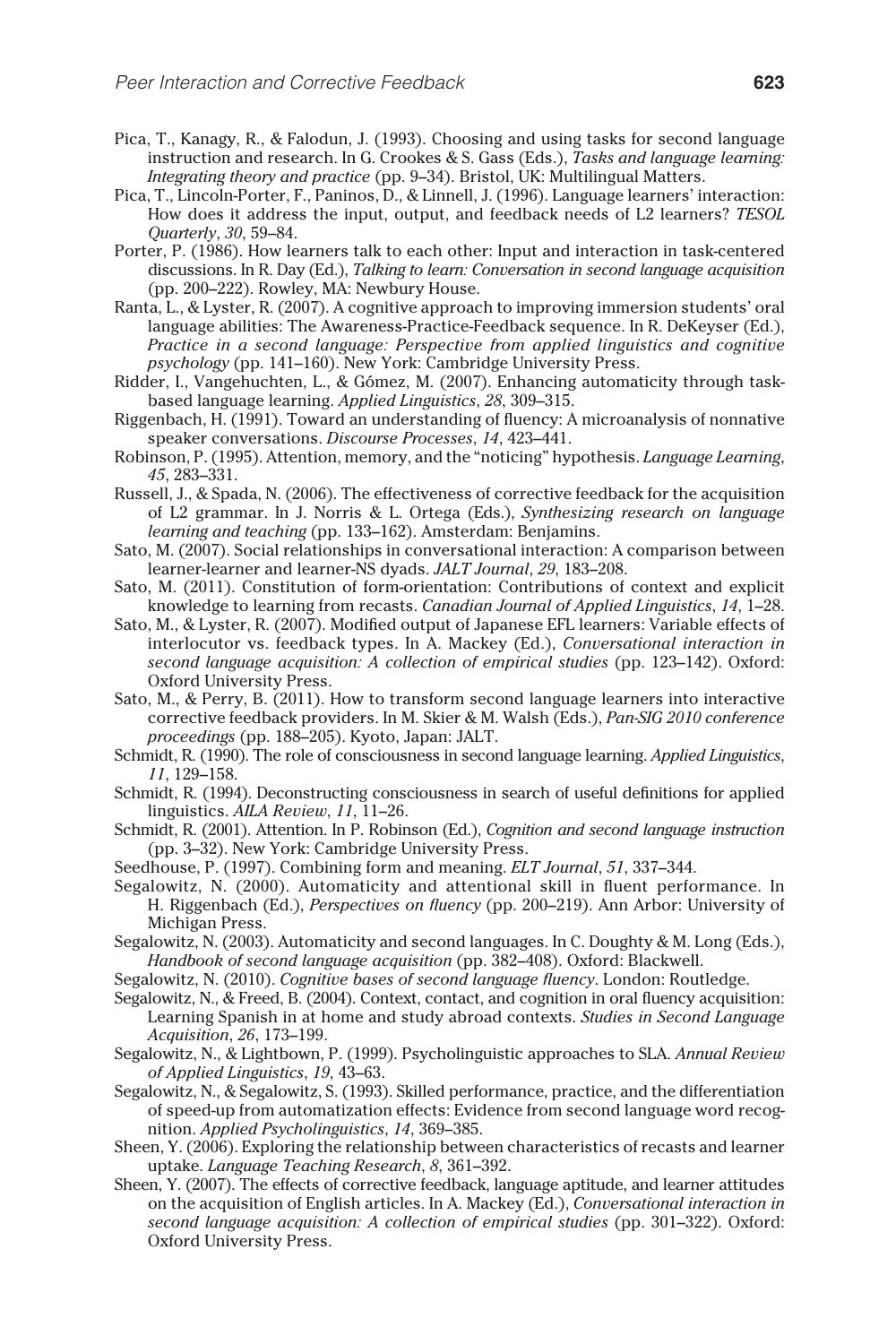- Sheen, Y., & Ellis, R. (2011). Corrective feedback in language teaching. In E. Hinkel (Ed.), *Handbook of research in second language teaching and learning* (Vol. 2, pp. 593–610). London: Routledge.
- Shehadeh, A. (2001). Self- and other-initiated modified output during task-based interaction. *TESOL Quarterly*, 35, 433-457.
- Soler, E. (2002). Relationship between teacher-led versus learners' interaction and the development of pragmatics in the EFL classroom . *International Journal of Educational Research*, *37*, 359 – 377 .
- Spada, N. (1997). Form-focused instruction and second language acquisition: A review of classroom and laboratory research. *Language Teaching*, 30, 73-87.
- Spada, N. (2011). Beyond form-focused instruction: Reflections on past, present and future research. *Language Teaching*, 44, 225-236.
- Stevens , J.( 2002 ). *Applied multivariate statistics for the social sciences* ( 4th ed. ). Mahwah, NJ: Erlbaum.
- Swain, M. (1985). Communicative competence: Some roles of comprehensible input and comprehensible output in its development. In S. Gass & C. Madden (Eds.), *Input in second language acquisition* (pp. 235–253). Rowley, MA: Newbury House.
- Swain, M. (1995). Three functions of output in second language learning. In G. Cook & B. Seidlhofer(Eds.), *Principle and practice in applied linguistics: Studies in honour of H. G. Widdowson* (pp. 125–144). Oxford: Oxford University Press.
- Swain, M. (2005). The output hypothesis: Theory and research. In E. Hinkel (Ed.), *Hand*book of research in second language teaching and learning (pp. 471-483). Mahwah, NJ: Erlbaum.
- Toth, P. (2008). Teacher- and learner-led discourse in task-based grammar instruction: Providing procedural assistance for L2 morphosyntactic development. *Language Learning*, 58, 237-283.
- Towell, R.,  $\&$  Dewaele, J. (2005). The role of psycholinguistic factors in the development of fluency amongst advanced learners of French. In J. Dewaele (Ed.), *Focus on French as a foreign language: Multidisciplinary approaches* (pp. 210–239). Bristol, UK: Multilingual Matters.
- Towell, R., Hawkins, R., & Bazergui, N. (1996). The development of fluency in advanced learners of French. *Applied Linguistics*, 17, 84–119.
- Ullman, M. (2001). The neural basis of lexicon and grammar in first and second language: The declarative/procedural model. *Bilingualism: Language and Cognition*, 4, 105-122.
- Ullman, M. (2004). Contributions of memory circuits to language: The declarative/procedural model. *Cognition*, 92, 231-270.
- Ullman, M. (2005). A cognitive neuroscience perspective on second language acquisition: The declarative/procedural model . In C. Sanz(Ed.), *Mind and context in adult second language acquisition* (pp. 141–178). Washington, DC: Georgetown University Press.
- VanPatten, B. (1990). Attending to content and form in the input: An experiment in consciousness. *Studies in Second Language Acquisition*, 12, 287-301.
- VanPatten, B. (2000). Processing instruction as form-meaning connections: Issues in theory and research . In A. Valdman& J. Lee(Eds.), *Form and meaning: Multiple perspectives* (pp. 43-68). Boston: Heinle & Heinle.
- Varonis , E. , & Gass , S.( 1985 ). Non-native/non-native conversations: A model for negotiation of meaning. *Applied Linguistics*, 6, 71–90.
- Williams, J. (1999). Learner-generated attention to form. *Language Learning*, 49, 583–625.
- Yang, Y., & Lyster, R. (2010). Effects of form-focused practice and feedback on Chinese EFL learners' acquisition of regular and irregular past tense forms . *Studies in Second Language Acquisition*, *32*, 235 – 263 .
- Yoshida, R. (2008). Learners' perception of corrective feedback in pair work. *Foreign Language Annals*, *41*, 525 – 541 .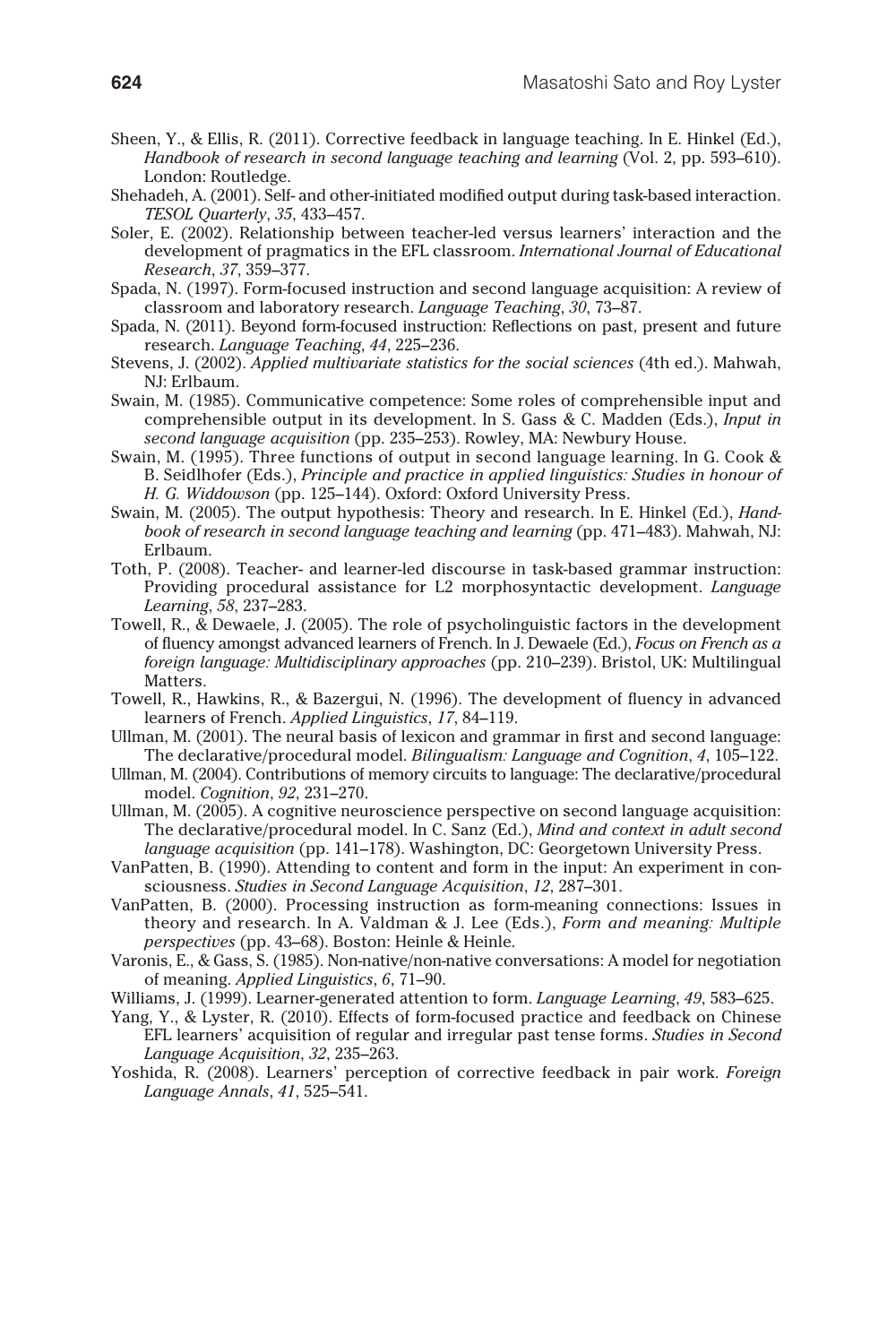# APPENDIX A

# **A SAMPLE SCENARIO AND ERROR LIST (POLICE REPORT)**

Grammatical target: Past tense

Scenario: You witnessed a bank robbery. While you were at the bank, a robber suddenly came in with a knife and took money from the bank. A police officer is now interviewing you. You are asked to describe what you saw.

| Error                                    | Correct                          |
|------------------------------------------|----------------------------------|
| I am withdrawing some money.             | I was withdrawing some money.    |
| The robber <b>is</b> wearing a mask.     | The robber was wearing a mask.   |
| He <b>has</b> a knife.                   | He had a knife.                  |
| Everyone <b>is</b> scared.               | Everyone was scared.             |
| He says "give me the money."             | He said "give me money."         |
| I am withdrawing some money.             | I was withdrawing some money.    |
| The robber <b>is</b> yelling.            | The robber was yelling.          |
| He <b>puts</b> the knife on the counter. | He put the knife on the counter. |
| The bank teller <b>is</b> killed.        | The bank teller was killed.      |
| He runs away from the scene.             | He ran away from the scene.      |
| I am withdrawing some money.             | I was withdrawing some money.    |
| A boy is screaming.                      | A boy was screaming.             |
| He sees me.                              | He saw me.                       |
| An old lady is kicked.                   | An old lady was kicked.          |
| He <b>shoot</b> the banker.              | He shot the banker.              |